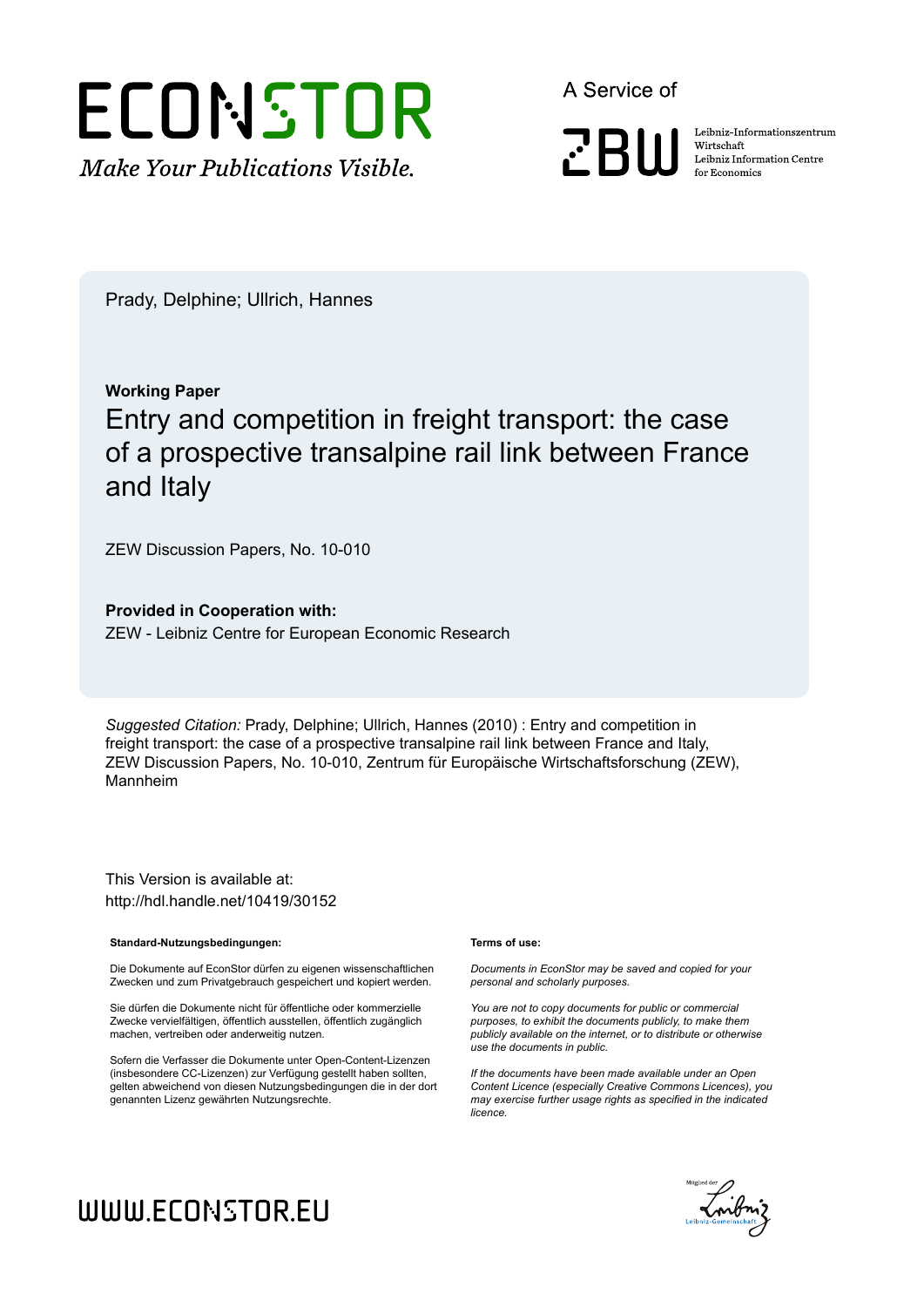Discussion Paper No. 10-010

# **Entry and Competition in Freight Transport: The Case of a Prospective Transalpine Rail Link Between France and Italy**

Delphine Prady and Hannes Ullrich

**ZEW** 

Zentrum für Europäische Wirtschaftsforschung GmbH

Centre for European Economic Research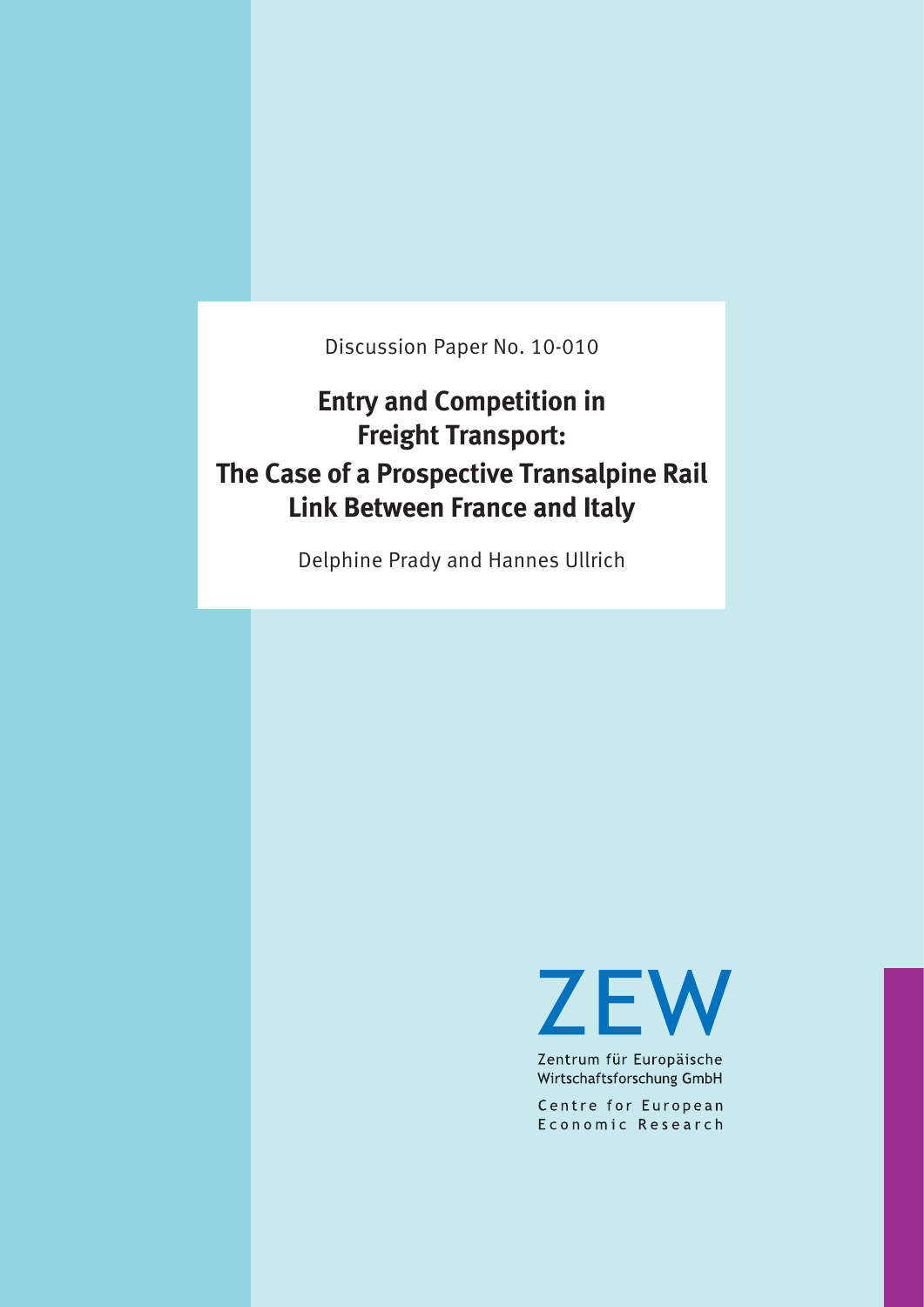Discussion Paper No. 10-010

# **Entry and Competition in Freight Transport: The Case of a Prospective Transalpine Rail Link Between France and Italy**

Delphine Prady and Hannes Ullrich

Download this ZEW Discussion Paper from our ftp server: ftp://ftp.zew.de/pub/zew-docs/dp/dp10010.pdf

Die Discussion Papers dienen einer möglichst schnellen Verbreitung von neueren Forschungsarbeiten des ZEW. Die Beiträge liegen in alleiniger Verantwortung der Autoren und stellen nicht notwendigerweise die Meinung des ZEW dar.

Discussion Papers are intended to make results of ZEW research promptly available to other economists in order to encourage discussion and suggestions for revisions. The authors are solely responsible for the contents which do not necessarily represent the opinion of the ZEW.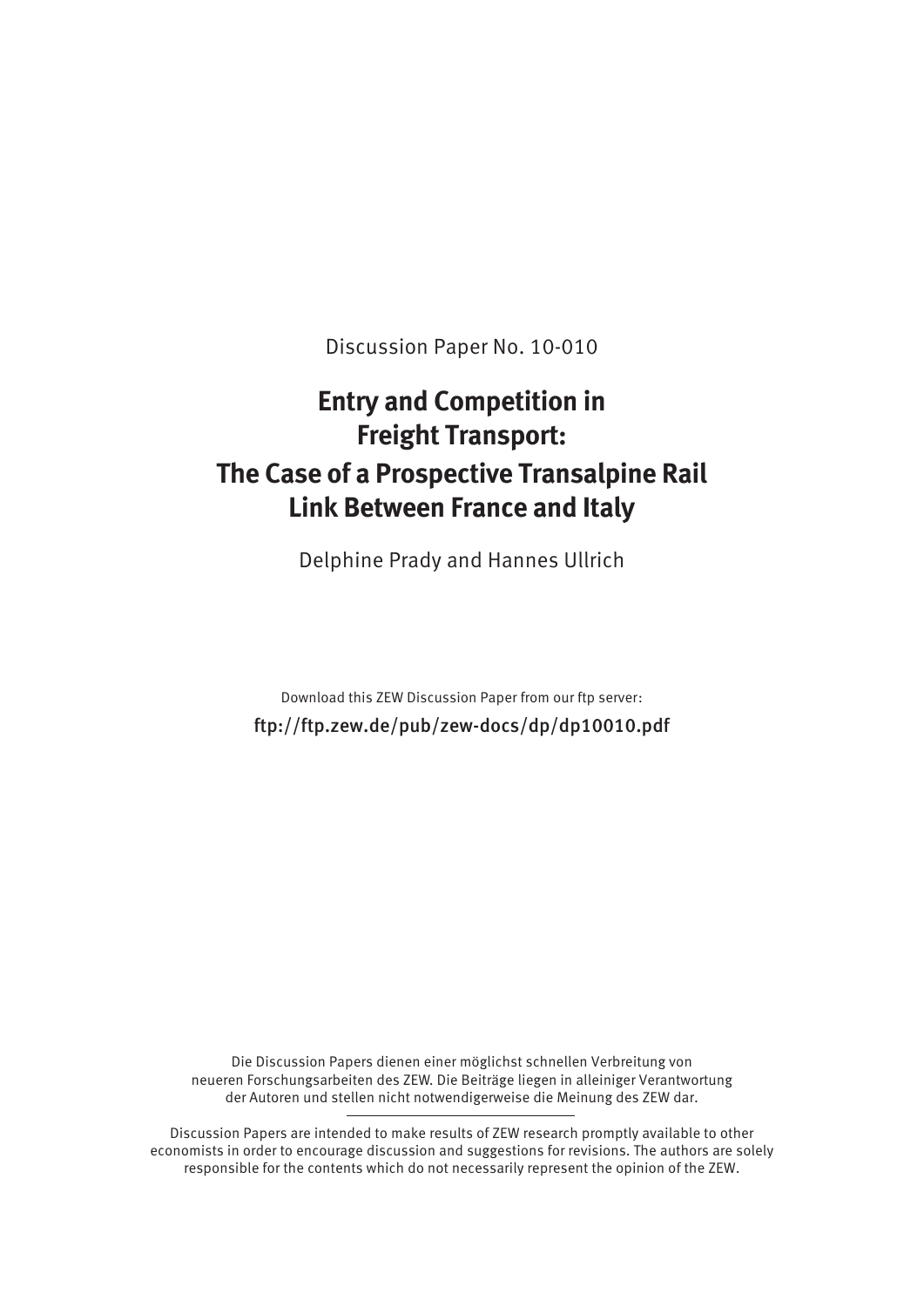## Das Wichtigste in Kürze

Schon lange stellen die Alpen europäische Transportplaner vor große Herausforderungen. Dieses Nadelöhr zu überkommen ist nur über umständliche Alpenpässe möglich, oder durch Strassen- und Eisenbahntunnels, die teuer zu betreiben und nur anhand sehr grosser Investitionen zu bauen sind. Von besonderer Relevanz ist hierbei die Sensibilität des Alpenraums und die damit einhergehenden hohen externen Kosten für die Alpenländer und ihre Bewohner. Im Mittelpunkt vieler Diskussionen steht seit geraumer Zeit die Förderung des Wechsels des Gütertransitverkehrs von der Strasse auf die Schiene. Eine politische Maßnahme hierfür ist die Schaffung neuer Transportalternativen im Schienenverkehr.

In diesem Papier untersuchen wir die zu erwartenden Auswirkungen des Neubaus eines transalpinen Eisenbahntunnels zwischen Lyon und Turin auf i) die Marktanteile der existierenden und der neuen Alpendurchquerungen und ii) die Konsumentenrente, das heißt die monetäre Nutzenveränderung für Unternehmen, die ihre Güter über die Alpen schicken. Das geplante Infrastrukturprojekt besteht aus einem 53km langen Eisenbahntunnel, der eine neue Transportmöglichkeit über die Alpen eröffnen und dabei die Strasse entlasten soll. Wir kalibrieren ein partielles Gleichgewichtsmodell, in dem versendende Unternehmen einen Transportmodus und eine Strecke wählen, um ihre Güter von einem Ausgangs- zu einem Zielpunkt zu transportieren. Spediteure setzen strategisch die Preise für ihre jeweiligen differenzierten Transportdienstleistungen. Wir leiten das Marktgleichgewicht her und simulieren anhand dessen den Eintritt eines Produktes von höherer Qualität und testen seine Wettbewerbsfähigkeit. Wir zeigen, dass die zukünftige Strecke auf regionalen Distanzen (zum Beispiel Lyon - Turin: 315km) wettbewerbsfähig und wohlfahrtssteigernd ist, auf längeren Distanzen im Nord-Süd-Korridor (zum Beispiel Paris - Mailand: 850km) seine Wettbewerbsvorteile verliert und im West-Ost-Korridor (zum Beispiel Madrid - Mailand: 1575km) zum Wechsel von der Strasse auf die Schiene führt.

Basierend auf den Ergebnissen dieser Studie ist der Neubau einer qualitativ hochwertigen Transportinfrastruktur nur eine Maßnahme aus vielen möglichen, um einen globalen Wechsel von der Strasse auf die Schiene zu erreichen. Für den französisch-italienischen Alpenkorridor könnten direktere und entschiedenere Maßnahmen – wie zum Beispiel die Schwerverkehrsabgabe in der Schweiz, die direkt in Investitionen für Schienenverkehrsträger fliesst – einen fruchtbareren Weg zur Erreichung des politischen Ziels eines verstärkten Wechsels von der Schiene auf die Strasse darstellen.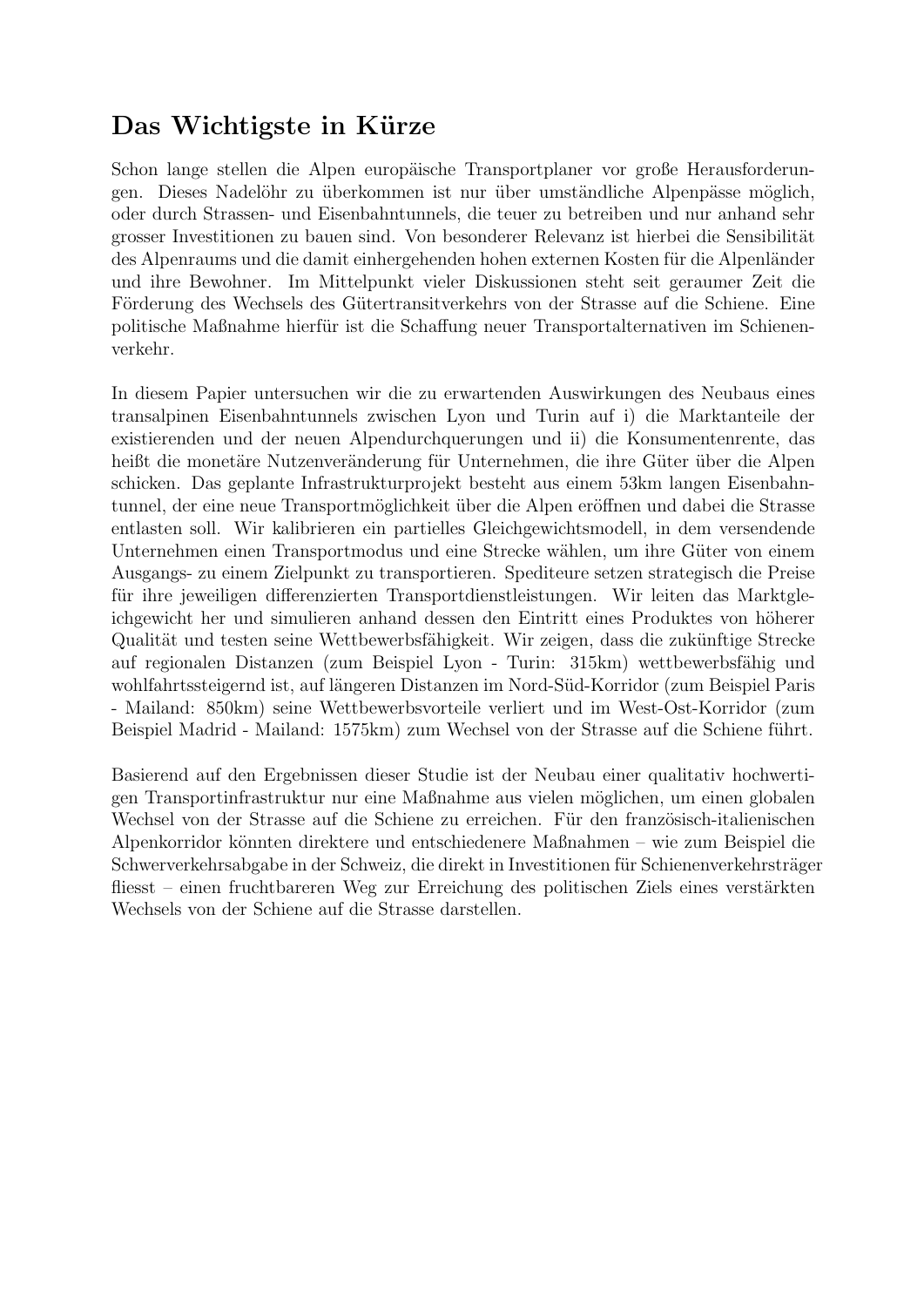# Non-technical summary

The Alps have long posed challenges to European transport infrastructure planners. Overcoming this immense bottleneck is only possible via arduous travels across high-altitude Alpine passes or through road and rail tunnels that require large efforts to be built and are expensive to maintain. We analyze the expected effects of building a transalpine rail tunnel between Lyon and Turin on i) the market shares of the established and the new suppliers, and ii) consumer surplus. The prospective project consists of a 53km rail tunnel providing freight shippers with a new alpine path. We calibrate an equilibrium model where freight shippers choose a mode and alpine path to ship goods from a given origin to a given destination. Freight carriers strategically set prices for the differentiated products they supply. Deriving the market equilibrium, we simulate the entry of a quality-improved product and test its competitive viability. The prospective alpine path proves both competitive and welfare-enhancing on the regional market, loses its competitive edge on the wider North-South market, and leads to a modal shift on the West-East market.

We find limited substitutability between freight transport products on a North-South transit axis. On the Ile-de-France-Lombardia market, the shippers' decision remains largely based on the mode choice. The new high-quality rail alternative attracts new demand but does not succeed in lowering road demand. When we shorten this axis to the regional market between Lyon and Turin, both a modal shift and an increase in demand for shipping occur, securing exactly the same variations in OG market share and in consumer surplus. In contrast to the North-South axis, the West-East transit market appears a better candidate for modal-shift. Between Spain and Lombardia, the new rail link appears attractive enough for shippers to switch modes. Global traffic does not increase after the introduction of the new link, suggesting higher volatility of shippers' preferences across products on this transit axis. Should European rail integration be fostered, the new transalpine link between Lyon and Turin could play a complementary part among other urgent projects. In this respect, it would be of interest to compare the respective impacts on the West-East transit axis of the Lyon-Turin Transalpine and the Perpignan-Figueras Transpyrenees between France and Spain.

Based on the analysis, the construction of a new high quality infrastructure may only be one tool out of a global modal shift-oriented policy toolbox. For the French-Italian Alpine corridor, more direct and committed intervention based on a variety of policy measures as observed in Switzerland may open a more fruitful path to the political goal of increasing modal shift towards rail.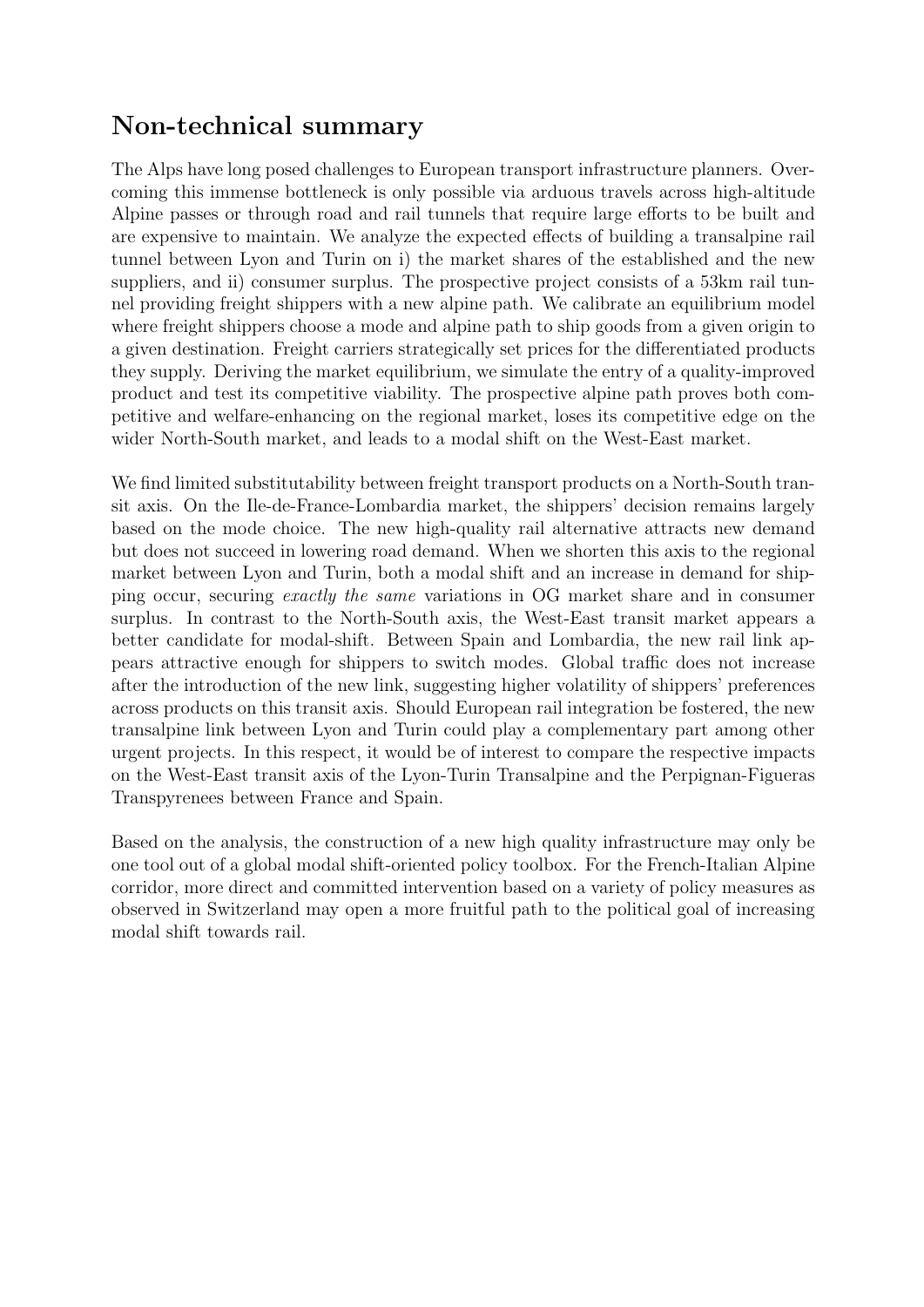# Entry and competition in freight transport: The case of a prospective transalpine rail link between France and Italy<sup>∗</sup>

Delphine Prady† Hannes Ullrich‡

#### Abstract

We analyze the expected effects of building a rail tunnel between Lyon and Turin on i) the market shares of the established and the new suppliers, and ii) consumer surplus. The prospective project consists of a 53km rail tunnel providing freight shippers with a new alpine path. We calibrate an equilibrium model where freight shippers choose a mode and alpine path to ship goods from a given origin to a given destination. Freight carriers strategically set prices for the differentiated products they supply. Deriving the market equilibrium, we simulate the entry of a quality-improved product and test its competitive viability. The prospective alpine path proves both competitive and welfare-enhancing on the regional market, loses its competitive edge on the wider North-South market, and leads to a modal shift on the West-East market. We argue that the new infrastructure is only one tool out of a global modal shift-oriented policy toolbox.

Keywords: Transalpine freight, New rail infrastructure, Simulation model, Competition JEL Classification: R41, L92, H54, L13, C63

<sup>∗</sup>We are particularly thankful for invaluable comments given by Georg B¨uhler, Guido Friebel, Marc Ivaldi, Ulrich Kaiser, Moritz Kuhn, Bertrand Pell´e, Miguel Urdanoz, Catherine Vibes and participants at the 4th Annual Conference on Railroad Industry Structure, Competition and Investment. We thank Michel Houée, Thomas Spiegel, and Walter Züst for help on using the CAFT data and the RNIC network for financial support.

<sup>†</sup>Toulouse School of Economics and Ecole Polytechnique, delphine.prady@univ-tlse1.fr ‡University of Zurich and ZEW Mannheim, hannes.ullrich@zew.de.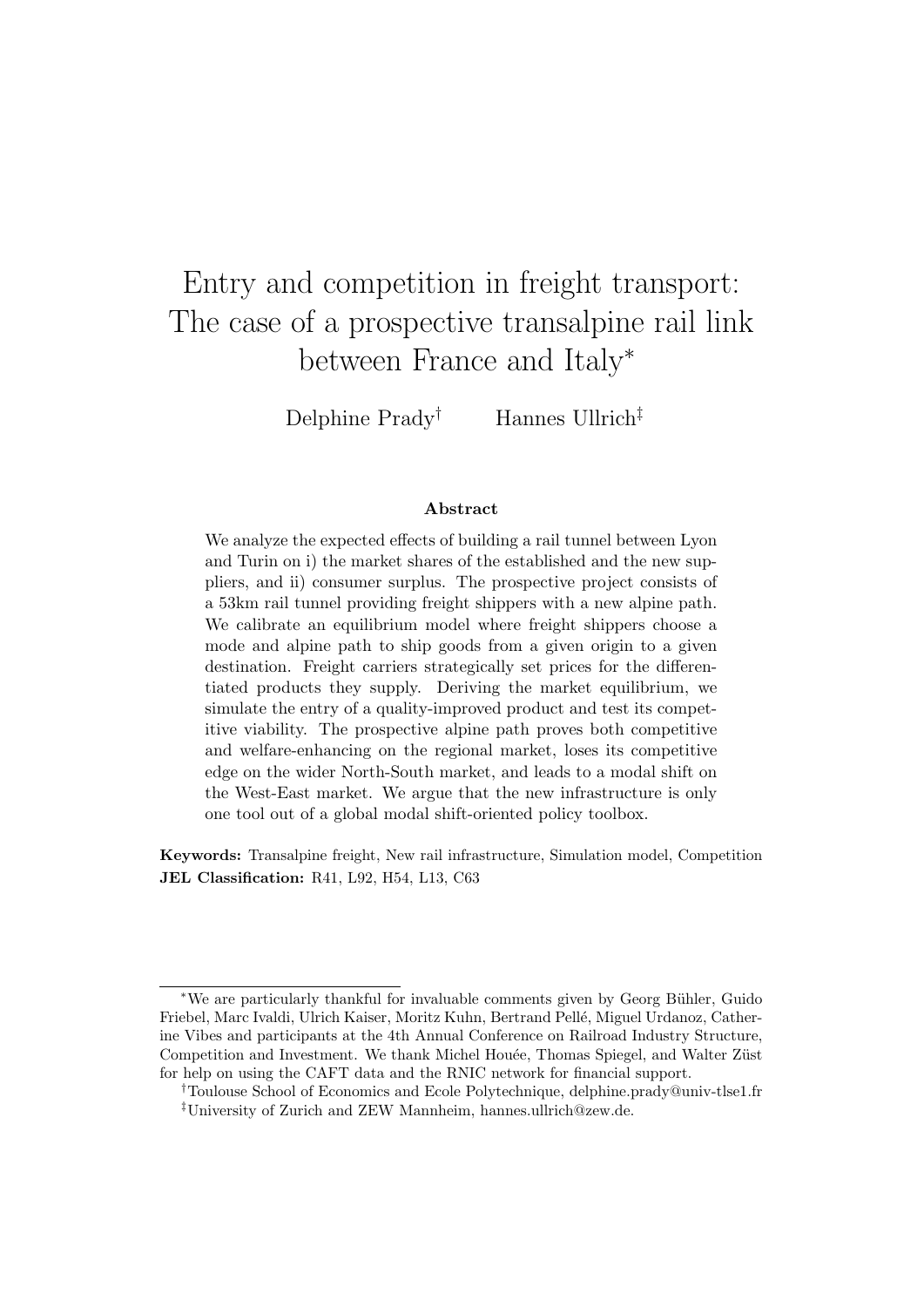### 1 Introduction

The Alps have long posed challenges to European transport infrastructure planners. Overcoming this immense bottleneck is only possible via arduous travels across high-altitude Alpine passes or through road and rail tunnels that require large efforts to be built and are expensive to maintain. A comparable infrastructure project outside of the Alps has been the Channel Tunnel, for example, connecting France and the United Kingdom via rail. Kay et al. (1989) predicted the social and private profitability of the Channel Tunnel project. In this paper, we analyze partial economic returns of public investment in a specific and much debated trans-Alpine rail infrastructure. To do so, we adopt a simple equilibrium model approach and compute the changes in direct infrastructure users' surplus. This approach can and should ulti-mately be integrated into a more elaborate cost-benefit analysis.<sup>[1](#page-6-0)</sup>

More precisely, we analyze the competitiveness of freight transport supply by rail and road carriers on the Lyon-Turin corridor. We perform an equilibrium analysis in the context of a discrete choice model (see Anderson et al. (1992) or McFadden (1981)) which allows to analyze the demand and competitive supply of differentiated products. We predict the reactions of all competitors given strategies and consumer behavior when facing a new product. In our case, the new product is the prospective high speed rail link between Lyon and Turin, "La Liaison Ferroviaire Lyon-Turin".[2](#page-6-1)

We simulate the entry of this new transalpine link on three different markets: regional transport between Lyon and Turin, transit between Spain and Lombardia, and transit between Ile-de-France-Nord and Lombardia. As an alternative policy measure we simulate a deliberate change in some alternatives' cost structure, that is the introduction of a higher road tunnel fee combined with a hypothetical reduction of rail costs.

We find limited substitutability between freight transport products – hereafter defined as a "mode+alpine path" bundle – on the North-South transit axis where the shippers' decision remains largely mode-driven. The new high-quality rail alternative does attract new demand but does not succeed in lowering road-demand. On the regional market between Lyon and Turin, both a modal shift and an increase in demand for shipping occur. The West-East transit market appears the best candidate for modal-shift as, between Spain and the region of Lombardia, the new rail link appears attrac-

<span id="page-6-0"></span> $1$ De Jong et al. (2005) present a survey on welfare evaluation in the discrete choice random utility framework.

<span id="page-6-1"></span><sup>&</sup>lt;sup>2</sup>The gains in speed for freight trains are mainly driven by highly reduced slopes, namely down to 12% from currently 30%, in the prospective base tunnel. Detailed information is available on the web sites<http://www.ltf-sas.com> and<http://www.transalpine.com/>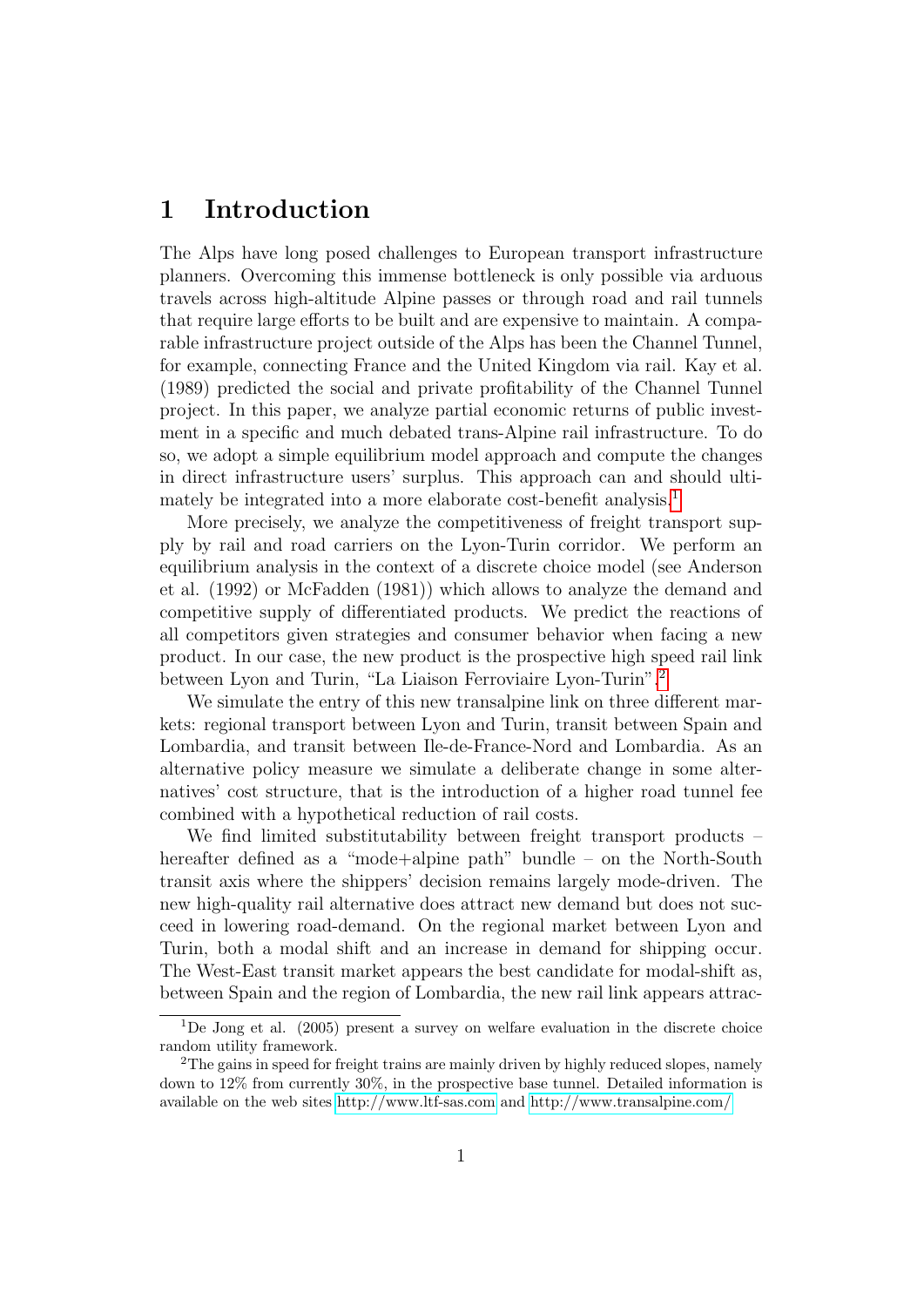tive enough for shippers to switch modes. Should European rail integration be fostered, the new transalpine link between Lyon and Turin could play a complementary part among other urgent projects.

Moreover, based on our analysis, the construction of a new high quality infrastructure may only be one tool out of a global modal shift-oriented policy toolbox. For the French Alpine corridor, more direct and committed intervention based on a variety of policy measures as observed in Switzerland may open a more fruitful path to the political goal of increasing modal shift towards rail.

The paper is organized as follows. In section [2](#page-7-0) we describe our demandand-supply model. We present our data set in section [A](#page-25-0) and provide our empirical analysis and simulation results in section [3.](#page-14-0) Section [4](#page-21-0) concludes.

### <span id="page-7-0"></span>2 Modeling Lyon-Turin Freight Transport

Our goal is to evaluate the prospective changes in social welfare of a rail infrastructure project. In our setting, based on Ivaldi and Vibes (2008), consumers, hereafter called *shippers*,<sup>[3](#page-7-1)</sup> choose a transport mode, that is rail or road, and an alpine path to carry their goods between two specific regions. Suppliers, hereafter called *freight carriers*,<sup>[4](#page-7-2)</sup> are assumed to compete in prices. We then derive the market equilibrium and provide results of counterfactual experiments.

As a first remark, we concentrate on non-combined<sup>[5](#page-7-3)</sup> transport modes in the present analysis. Indeed, we have learned from several phone interviews with freight logistic firms<sup>[6](#page-7-4)</sup> that such a mode is of little importance for most of their shipping activity. To a large extent, that is a peculiarity to the French transport sector in which, historically, the road has been the dominant mode of freight transport. Note also that freight services are not homogenous goods but consist of a widely diversified set of goods with specific haulage requirements and logistic needs. This heterogeneity is to some extent accounted for by equilibrium prices set according to commodity characteristics (such as freshness or hazardousness) which make one choice alternative more attractive than another. Given that we have information on broad commodity classes and aggregate price data only, we conduct our analysis based on

<span id="page-7-1"></span><sup>&</sup>lt;sup>3"</sup>Consumers" can also be seen as logistic intermediaries acting on behalf of goods producers.

<span id="page-7-3"></span><span id="page-7-2"></span><sup>4</sup>For example, SNCF and Trenitalia for the Lyon-Turin rail project.

<sup>5</sup>Combined modes can be both accompanied and unaccompanied transport, where the former corresponds to piggyback transport and the latter to intermodal container transports. Piggyback transport is non-existent in our sample.

<span id="page-7-4"></span><sup>&</sup>lt;sup>6</sup>GEODIS Calberson GE, GEFCO Network, among others.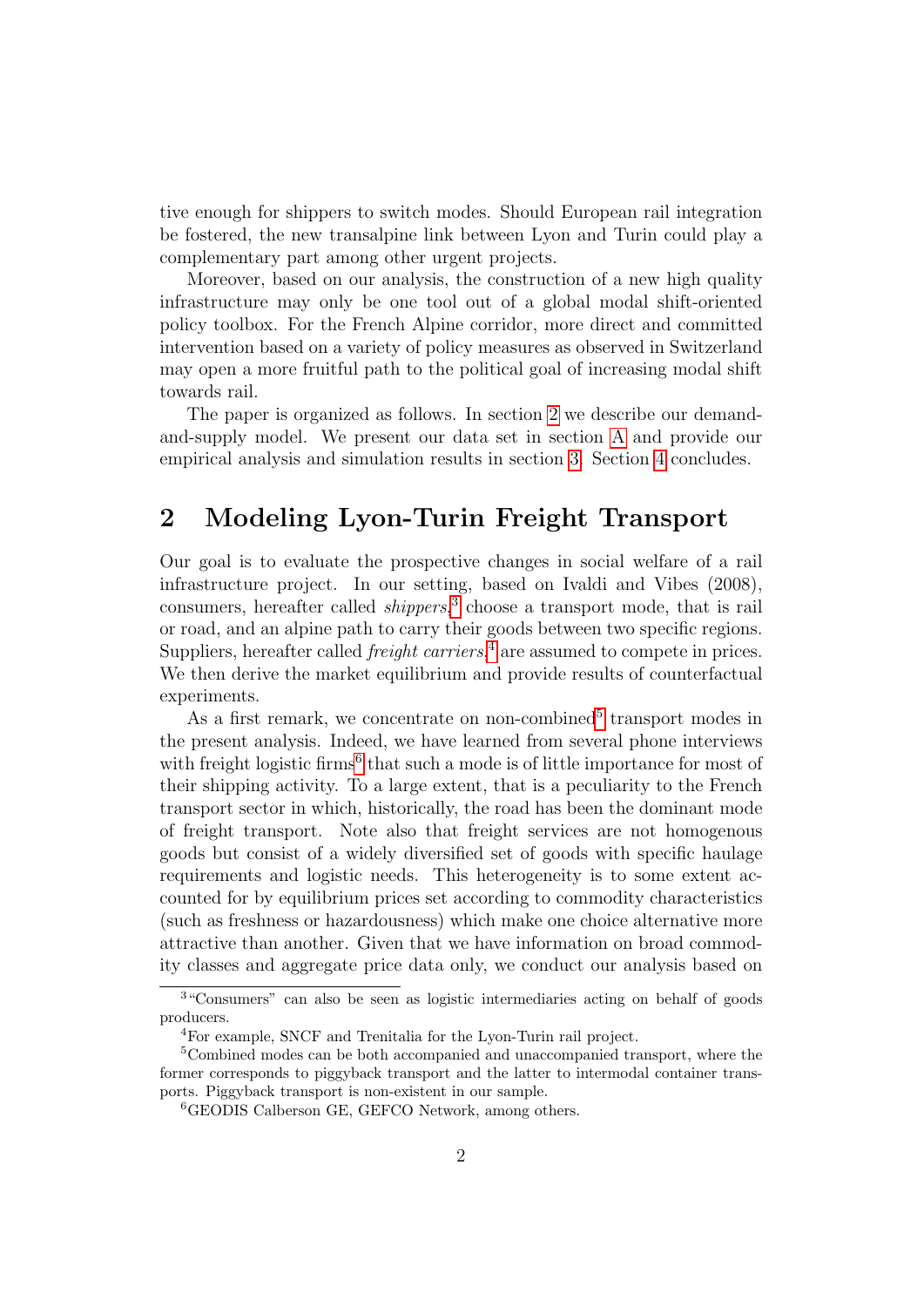these aggregate data. Our model is, in this respect, stylized and simplified but would lend to a more detailed analysis if more disaggregate data were available. However, in practice, transaction price data on transport services are particularly hard to obtain on a broad basis and we thus believe that using aggregate data provides valuable insights nonetheless.

Furthermore, as a spatial concern, one needs to distinguish between transit and regional freight transport. Transit and short-distance freight carriers exhibit different company characteristics. For example, long-haul transit freight carriers are rather firms with more than 50 employees, short- and mid-haul freight carriers are rather smaller firms.[7](#page-8-0) Accounting for distancedifferentiated markets enables us to better characterize competition between products. Indeed, it is unclear whether inter-modal competition is fiercer on long or short distance freight transport markets. Hence, we consider three types of markets targeted by suppliers that can be subsumed into two broader market categories, transit and regional transport. "Transit North-South" (freight traffic between Ile-de-France-Nord[8](#page-8-1) and Lombardia) and "Transit East-West" between Spain and Lombardia were chosen based on their important relative shares of French-Italian transalpine passages. We define as short-distance transport freight traffic between the area of Lyon and the area of Turin. Freight traffic on these three markets amounts to 12.6% of total alpine freight traffic reported during the studied period. While this may appear a low figure, the traffic scale should not affect competition between the different alpine products. Rather than traffic volume, geographic coverage matters in products' competitiveness. Figure [1](#page-9-0) illustrates these three markets.

#### <span id="page-8-3"></span>2.1 Demand side

Assume a shipper takes a two-step decision:

- first, she decides which mode she wants to carry her commodity with;
- second, she chooses an alpine path.<sup>[9](#page-8-2)</sup>

This second step is not farfetched. A shipper has an a priori ranking of paths. This idiosyncratic ranking is first based on the shipped good's specificities and, subsequently, on alpine paths' characteristics. Indeed, different

<span id="page-8-1"></span><span id="page-8-0"></span><sup>7</sup>London Economics (2003)

<sup>8</sup> Ile-de-France-Nord defines the metropolitan area of Paris and neighboring regions but excludes the Benelux countries.

<span id="page-8-2"></span> $9$ The available alpine path are: Mont Blanc, Fréjus, Vintimille, Montgenèvre, or Mont-Cenis.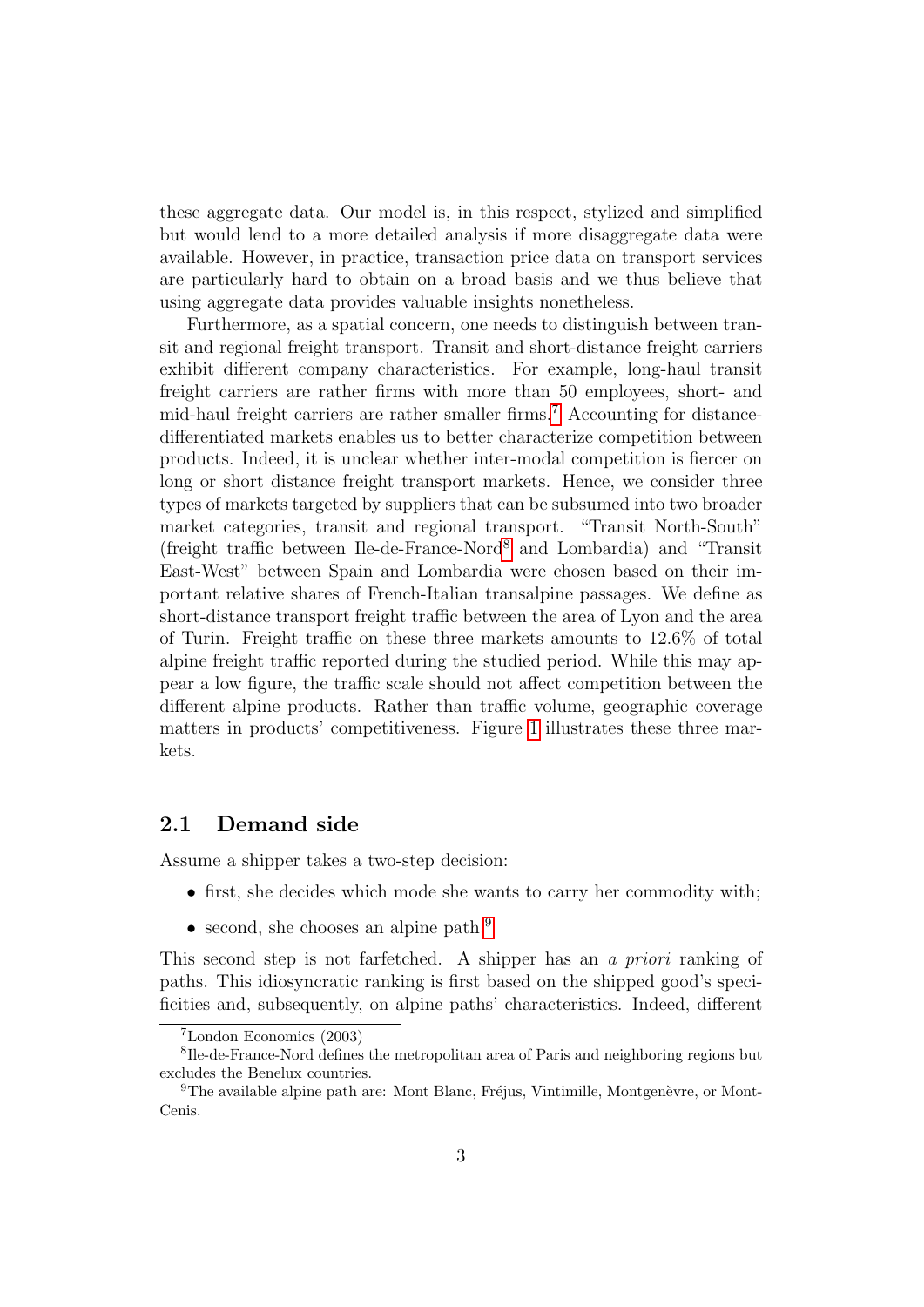<span id="page-9-0"></span>

Figure 1: Schematic illustration of three considered markets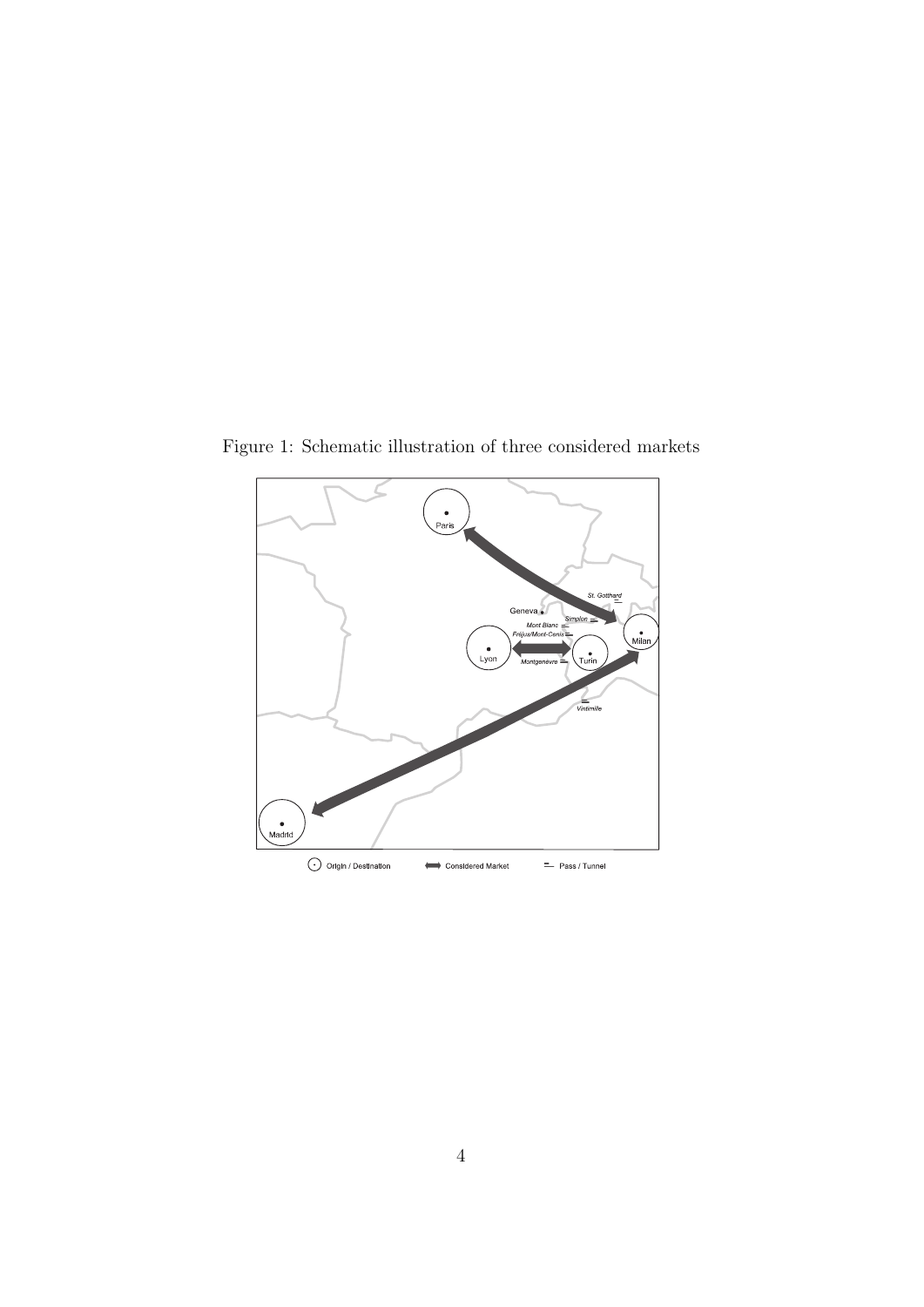paths exhibit different technical characteristics, as detailed below. An alternative is thus a combination of a transport mode and a path to cross the Alps. Product differentiation is mainly due to geographical and regulatory aspects.[10](#page-10-0) We assume that shippers have in mind these qualitative differences of available products when sending their goods on a given origin-destination journey (hereafter O–D). In addition to the competing differentiated modepath combinations, we assume the existence of an outside good, OG. This OG accounts for shippers that are interested in transporting their goods across the Alps by rail or road, yet currently do not. It represents a potential niche our suppliers can target, thereby inducing further traffic. This is important to bear in mind, since total consumer welfare would increase with additional induced traffic.

We classify J alternatives into G groups, where  $q = 0, 1, 2$ . Group 0 corresponds to the OG, 1 and 2 correspond to rail and road, respectively. Shipper  $i$ 's utility associated with alternative  $j$  is:

$$
U_{ij} = V_j + \epsilon_{ij} \tag{1}
$$

where:

- $V_j$  is the mean utility level common to all shippers,
- $\epsilon_{ij}$  corresponds to the departure of shipper i from the common utility level (also called random part, that is shipper i's unknown idiosyncratic taste for product  $j$ ).

The random component leading to a nested logit demand model can be further decomposed as follows:

$$
\epsilon_{ij} = \sigma \nu_{ig} + (1 - \sigma) \nu_{ij} \tag{2}
$$

with  $\sigma$  being the degree of correlation between alternatives j belonging to the same group q. A high  $\sigma$  implies shippers give a higher weight to the group than to the alternative itself when they pick one. Competition is then fiercer between modes than between alpine paths. To be consistent with the random utility maximization concept, the parameter  $\sigma$  must lie between 0 and 1. In the extreme case of symmetric competition where the assumption of Independence of Irrelevant Alternatives  $(IIA)^{11}$  $(IIA)^{11}$  $(IIA)^{11}$  holds between all alternatives,  $\sigma$  equals 0 and the model reduces to the simple logit specification. In the other extreme of segmentation, where preferences for alternatives are

<span id="page-10-0"></span><sup>10</sup>Specific haulage requirements, logistic needs, and conveyed goods.

<span id="page-10-1"></span><sup>&</sup>lt;sup>11</sup>See McFadden  $(1981)$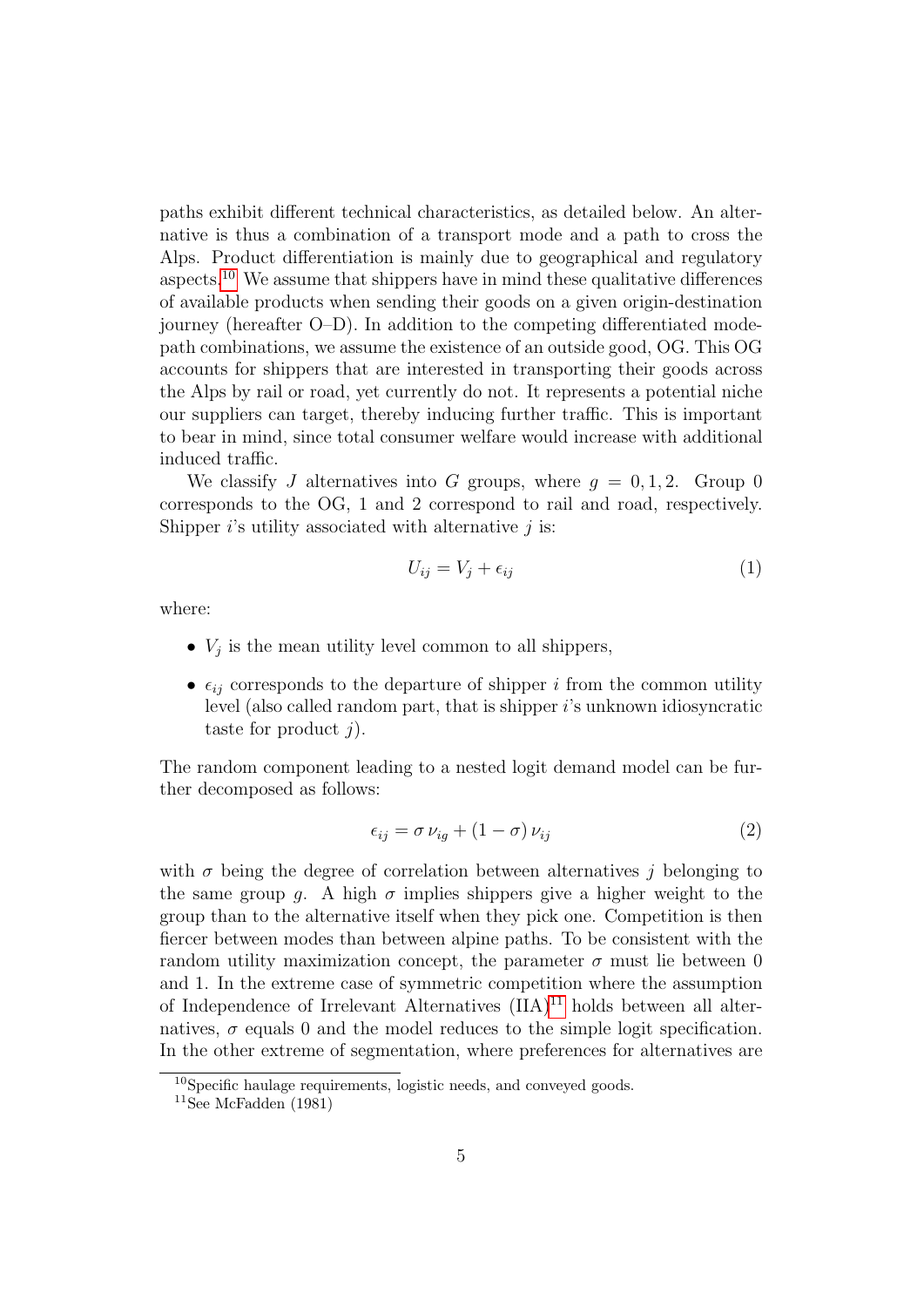perfectly correlated within nests but independent between nests,  $\sigma$  is equal to 1.

Random components  $\nu_{iq}$ ,  $\nu_{ij}$ , and consequently  $\epsilon_{ij}$  are standard extreme value distributed.

We assume the mean utility level to be:

$$
V_j = \Psi_j - h p_j \tag{3}
$$

where:

- $\Psi_j$  is the aggregate measure of quality of product j
- h represents the sensitivity of utility to price, that is the marginal utility of cost saving for the shipper.

We then compute the aggregate measure of quality as the weighted sum of the alternatives' characteristics:

<span id="page-11-1"></span>
$$
\Psi_j = \alpha_1 \, punctuality_j + \alpha_2 \, alt_j + \alpha_3 \, travel time_j + \alpha_4 \, maxcapaj \tag{4}
$$

where:

- punctuality<sub>i</sub> = ratio of highway kilometers over total road kilometers and actual published punctuality figures<sup>[12](#page-11-0)</sup> for road and rail, respectively; expected positive sign for  $\alpha_1$ .
- $alt<sub>j</sub>$  = altitude, in meters, of path j; expected negative sign for  $\alpha_2$ .
- *traveltime<sub>j</sub>*; expected negative sign for  $\alpha_3$ .
- $maxcapa_j$  = maximum capacity per unit of transportation; expected positive sign for  $\alpha_4$ .

We attach specific values to these variables, respective to each product. Some values deserve further explanation.

Variable  $traveltime_j$  includes compulsory drivers' breaks. Every 4 hours and half, a truck driver has to rest for 45 minutes; after 9 hours of driving, a truck driver has to stop and rest for 10 hours.

Variable *punctuality<sub>i</sub>* codes for the probability for a freight carrier to meet his travel time target. This is a reliability measure. Even though obviously correlated, variables *punctuality<sub>j</sub>* and  $traveltime_j$  do not exactly capture the same path features.

<span id="page-11-0"></span> $12$ See SBB Cargo's Annual Report (2004, page 18) and at SNCF: <http://fret.sncf.com/fr/quisnous/actu/2007/presse/do070618.pdf>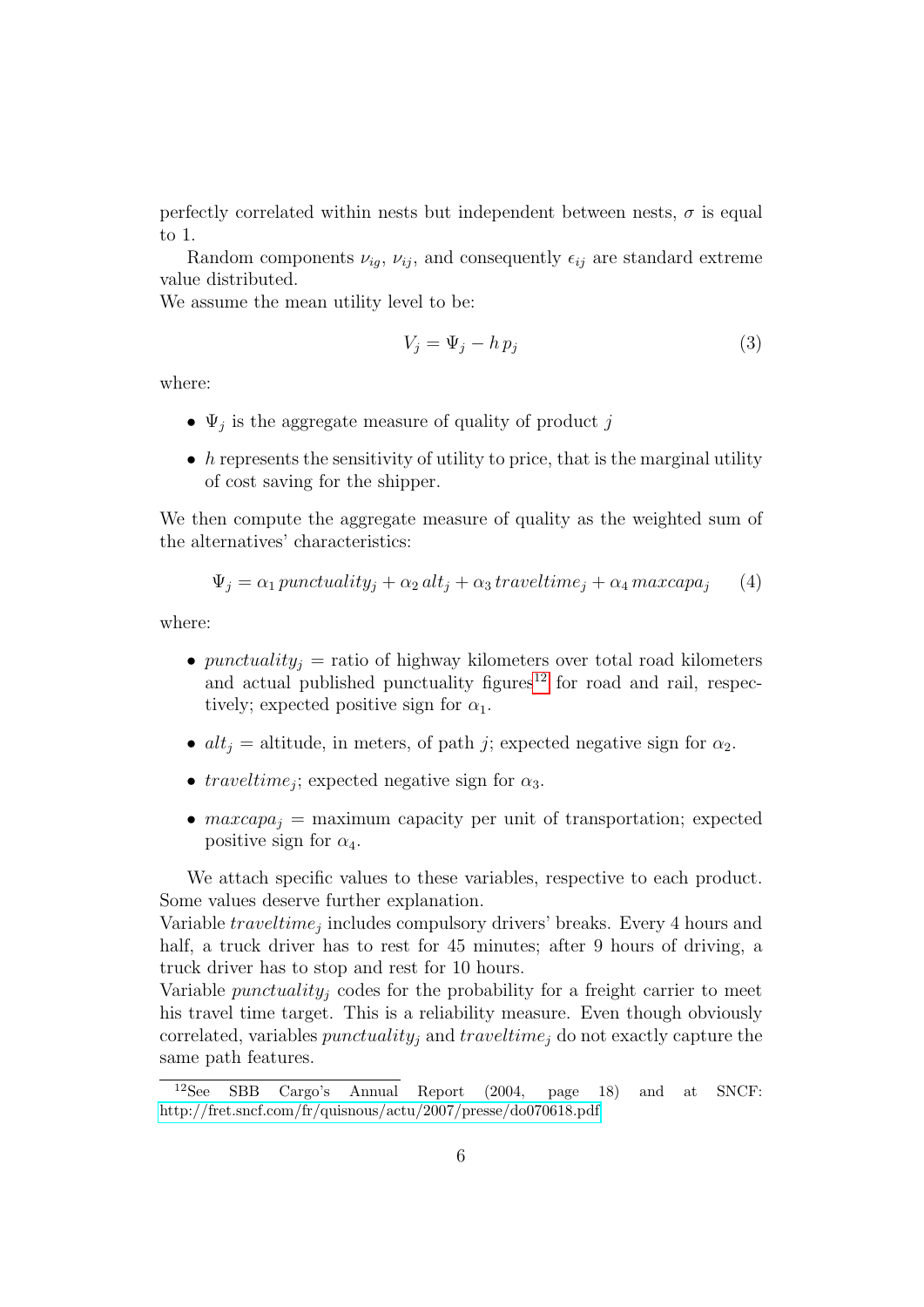Variable  $maxcap_{j}$  indicates the maximum tonnage one unit load can carry. This takes into account the fact that there is a more strict heavy goods weight constraint on using road transport as compared to rail. Finally, variable  $alt_i$ mainly codes for changing conditions of mountainous weather.

We assume these four speed and reliability measures to be the most relevant for shippers in order to assess quality of available products. Shipper is chooses the utility-maximizing alternative  $j$ , satisfying:

$$
U_{ij} \ge U_{ik} \quad \forall \quad k \ne j \tag{5}
$$

Normalizing the mean utility of the outside good to zero, we compute the probability of choosing alternative  $j$  from the probability of choosing group g and the probability of choosing alternative j conditional on choosing group g. We apply the methodology proposed by Berry (1994) and widely used in the estimation of differentiated products demand.<sup>[13](#page-12-0)</sup> This methodology builds upon the assumption that observed aggregate market shares are valid approximations of choice probabilities. It allows us to derive the mean utility levels as follows:

$$
\ln s_j - \ln s_0 = \Psi_j - h p_j + \sigma \ln s_{j/g} \tag{6}
$$

with  $s_j$  and  $s_{j/g}$  respectively being the total market share and the group market share of alternative j.

Finally, the own price elasticity of demand of the alternative  $j$  is:

<span id="page-12-2"></span>
$$
\mu_j = h p_j \left[ s_j - \frac{1}{1 - \sigma} + \frac{\sigma}{1 - \sigma} s_{j/g} \right] \quad \forall \quad j \in g \tag{7}
$$

#### 2.2 Supply side

We focus on the competitive aspect of cross-alpine freight transport. Competing freight carriers offer shippers a differentiated product combining a transport mode with a specific alpine tunnel or  $pass - Mont$  Blanc, Fréjus, Montgenèvre, Vintimille, Mont-Cenis or Gotthard (see figure  $2$ ).<sup>[14](#page-12-1)</sup>

In 2004, the 'Autoroute Ferroviaire Alpine', a joint venture between SNCF and TRENITALIA providing a rail shuttle service for lorries and semi-trailers through the Fréjus tunnel, has been experimented and its related traffic reported in our data. However, the generated traffic was so low and the restrictions so numerous that we do not consider this alternative relevant for our

<span id="page-12-1"></span><span id="page-12-0"></span><sup>&</sup>lt;sup>13</sup>See, for example, Ackerberg et al.  $(2007)$  and Ortúzar  $(2001)$ .

<sup>&</sup>lt;sup>14</sup>We consider the Gotthard passage only on the transit market between Ile-de-France-Nord and Lombardia.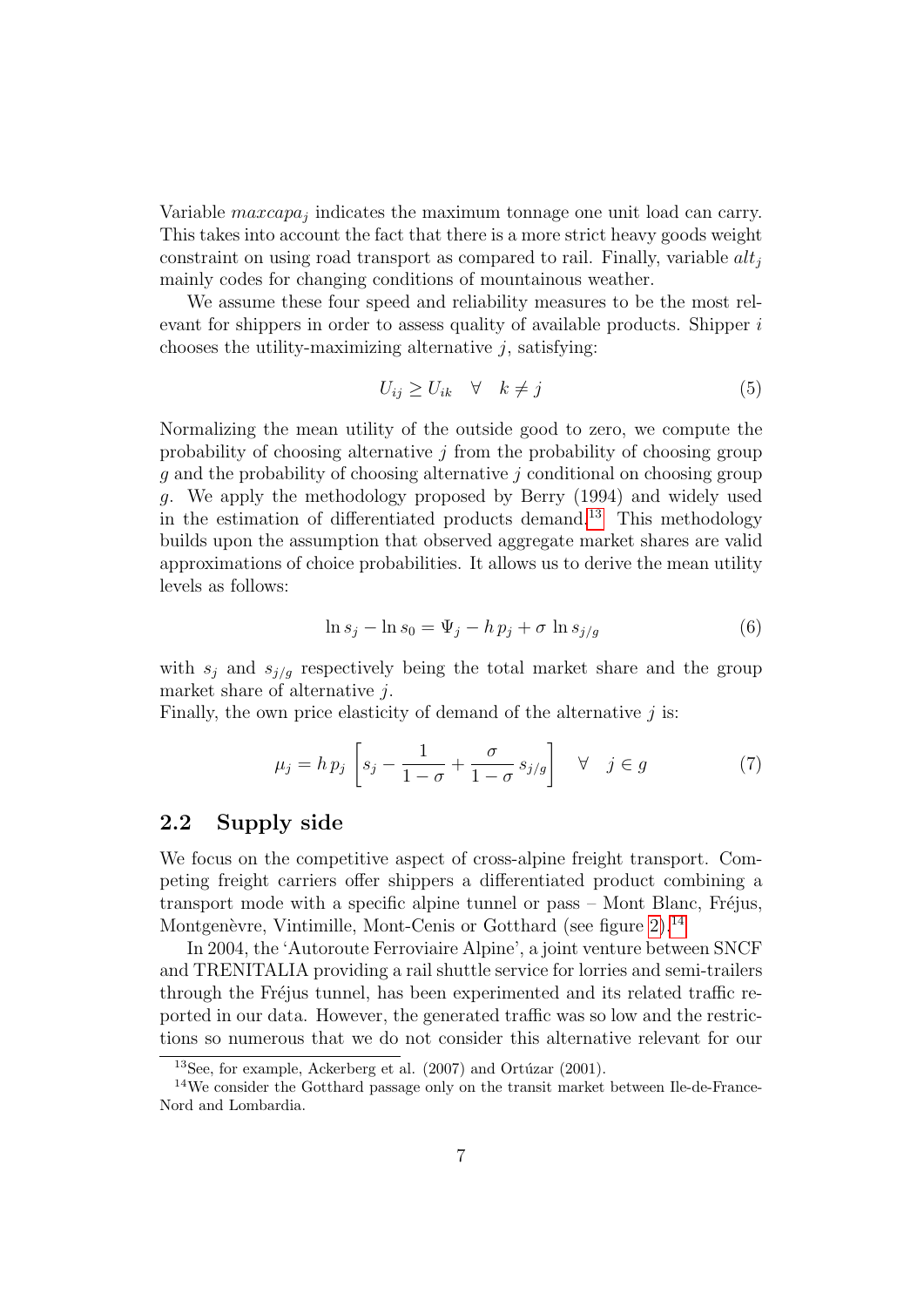<span id="page-13-0"></span>Figure 2: Basic discrete choice model



The shares of the Swiss paths Gotthard-road and Gotthard-rail are high enough (respectively 5.9  $\%$  and 2.0  $\%$  of their group market) for these two products to be considered as relevant competitive alternatives on the Transit North-South market.

analysis. It remains to be seen if this mode of transport will prove successful in the long run.

We assume that each differentiated product is offered by one firm only. This simplifies reality to a large extent. In particular, the road freight industry is quite atomistic. In the aggregate, 77.6% of road freight carriers employed 0 to 5 people and 2.3% of all transport companies had more than 50 employees in France in 2000. In terms of revenue, freight carriers with less than 50 employees accounted for  $59.4\%$  of the industry's total revenue.<sup>[15](#page-13-1)</sup> Given this structure of road supply, competition is likely to be fierce among road carriers. Therefore, we would intuitively think the latter to be pricetakers rather than makers. Notwithstanding, we argue that demand is rather captive on each geographical market. This justifies to some extent the strategic role of road carriers as price-makers. In what follows, we assume that road carriers have some power to set prices above marginal cost.<sup>[16](#page-13-2)</sup>

In equilibrium, cross-alpine freight carriers set transport prices in order

<span id="page-13-1"></span> ${}^{15}$ EUROSTAF (2003), page 4.

<span id="page-13-2"></span><sup>16</sup>Ivaldi (2007) maintains this assumption analogously.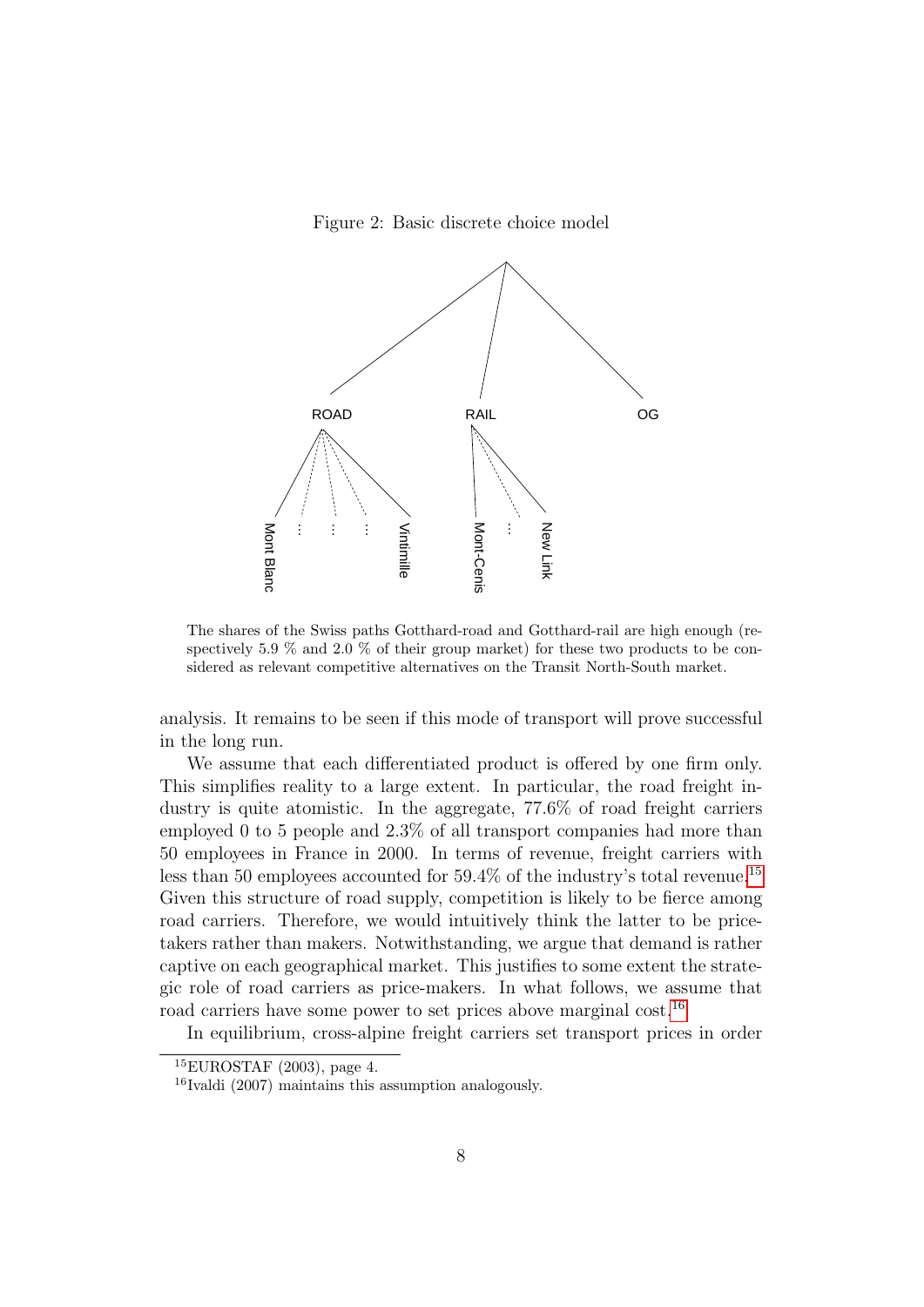to maximize their profits, knowing their competitors do the same:

$$
Max \quad \Pi_j = (p_j - c_j) \quad q_j - K \tag{8}
$$

with fixed costs K.

The outcome is defined by the set of  $J$  necessary first order conditions, from Ivaldi and Verboven (2005):

<span id="page-14-1"></span>
$$
p_j = c_j + \frac{1 - \sigma}{h \left(1 - \sigma s_{j/g} - (1 - \sigma) s_j\right)}\tag{9}
$$

The price of a product  $j$  is therefore the sum of its marginal cost,  $c_j$ , and a mark-up term.

### <span id="page-14-0"></span>3 Empirical Analysis and Results

Shippers' and freight carriers' actions depend on their sensitivities to changes in the alternatives' characteristics. We want to measure the impact the prospective rail link between Lyon and Turin will have on the equilibrium market shares, prices and consumer surplus. Before rushing into the simulation analysis, we need to derive the equilibrium features of our three markets, where shippers can choose only from current available alternatives. Our data, reported in Appendix [A,](#page-25-0) prevents straight statistical estimation of the model. Therefore, we need to calibrate the model, that is to find the equilibrium values of the demand parameters, h and  $\sigma$ , as well as the quality parameters in Equation [4.](#page-11-1) We can then define the equilibrium outcome and simulate likely changes following the new link's introduction. All numerical computations were done using Matlab.

#### 3.1 Model Calibration

Following the procedure by Ivaldi and Vibes (2008), we first derive the demand parameters h and  $\sigma$ . To do so, we linearize Equation [7](#page-12-2) defining price elasticities. We do not have data on elasticities but we do have data on market shares, prices, and, contrary to Ivaldi and Vibes (2008), marginal costs. We repeatedly draw 1000 vectors of elasticities, based on the normal distribution function, with a standard deviation of 4. We set the mean of this distribution to be equal to the commodity-specific values presented in Oum et al. (1990), weighted by the commodity shares transported on each link. We then obtain values of h and  $\sigma$  to each draw of 1000 elasticity vectors using ordinary least squares estimation. These values allow us to derive a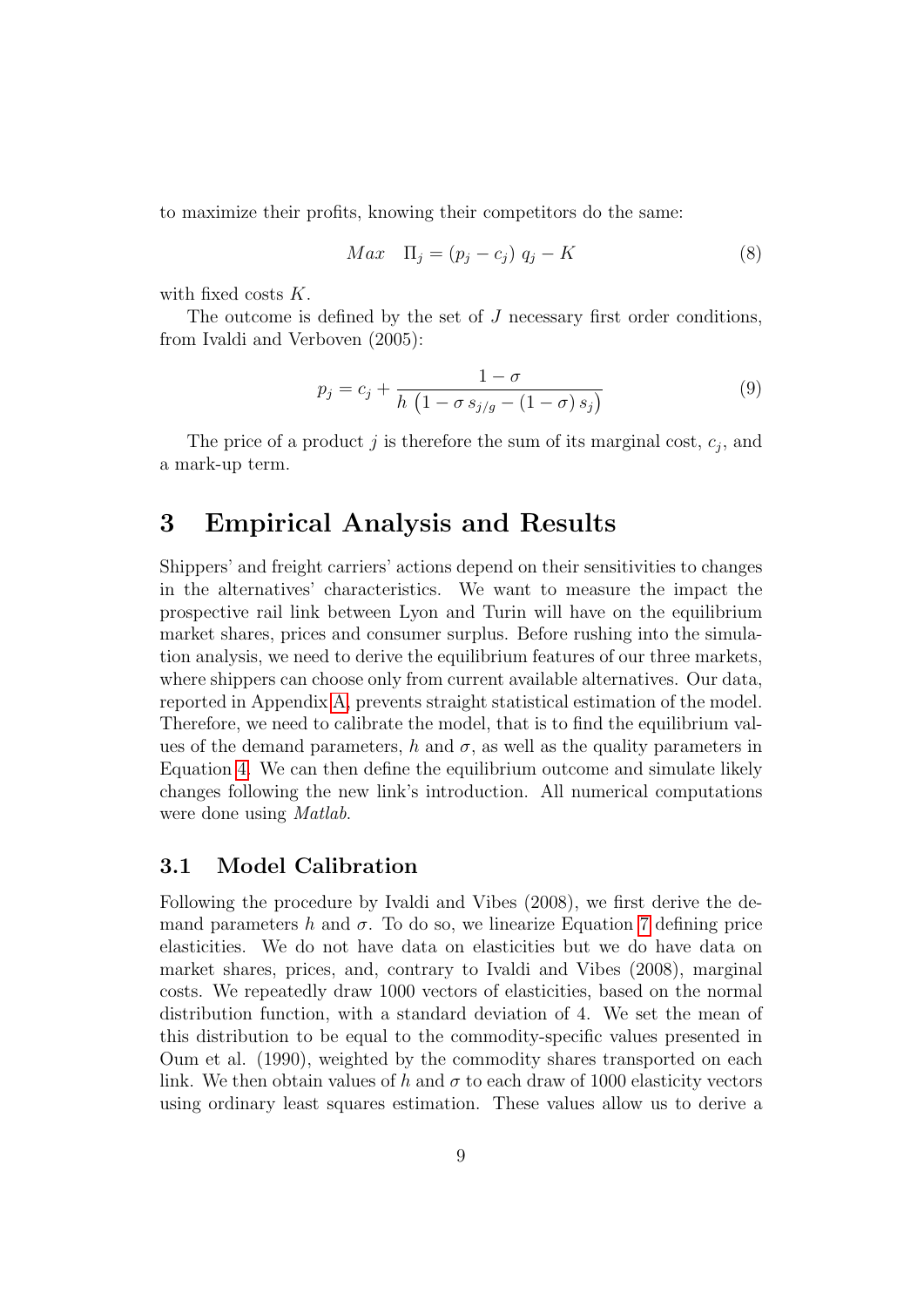|                                                            |             |                          | Short-distance |                          |         | Transit North-South |                | Transit East-West        |         |         |
|------------------------------------------------------------|-------------|--------------------------|----------------|--------------------------|---------|---------------------|----------------|--------------------------|---------|---------|
| Share of outside alternative in %                          |             | 15                       | 30             | 45                       | 15      | 30                  | 45             | 15                       | 30      | 45      |
|                                                            | Mont-Blanc  | 7.0                      | 5.8            | 4.5                      | 34.5    | 28.5                | 22.4           | $\overline{\phantom{a}}$ |         |         |
| Road Market Shares                                         | Fréjus      | 57.4                     | 47.2           | 37.2                     | 34.6    | 28.5                | 22.4           | 0.8                      | 0.6     | 0.5     |
| in $%$                                                     | Montgenèvre | 1.3                      | 1.1            | 0.9                      | 0.4     | 0.3                 | 0.3            | 0.04                     | 0.03    | 0.02    |
|                                                            | Vintimille  | 0.5                      | 0.4            | 0.3                      | 0.8     | 0.6                 | 0.5            | 83.76                    | 68.97   | 54.18   |
|                                                            | Gotthard    |                          |                |                          | 5.0     | 4.1                 | 3.2            |                          |         |         |
| Rail Market Shares                                         | Mont-Cenis  | 18.8                     | 15.5           | 12.2                     | 8.0     | 6.6                 | 5.2            | 0.2                      | 0.2     | 0.1     |
| in $%$                                                     | Vintimille  |                          |                |                          |         |                     |                | 0.2                      | 0.2     | 0.2     |
|                                                            | Gotthard    |                          |                | ٠                        | 1.7     | 1.4                 | 1.1            |                          |         |         |
| Marginal utility of cost saving<br>(Parameter h)           |             | 0.006                    | 0.005          | 0.005                    | 0.001   | 0.001               | 0.001          | 0.002                    | 0.002   | 0.001   |
| Degree of within-group correlation<br>$(Parameter \sigma)$ |             | 0.40                     | 0.44           | 0.52                     | 0.62    | 0.62                | 0.63           | 0.56                     | 0.56    | 0.62    |
|                                                            | Mont-Blanc  | $-4.27$                  | $-4.11$        | $-4.19$                  | $-1.81$ | $-1.85$             | $-1.89$        |                          |         |         |
| Own-Price Elasticities                                     | Fréjus      | $-1.48$                  | $-1.63$        | $-1.73$                  | $-1.87$ | $-1.92$             | $-1.96$        | $-6.93$                  | $-6.93$ | $-6.78$ |
| (Road)                                                     | Montgenèvre | $-3.70$                  | $-3.54$        | $-3.61$                  | $-3.25$ | $-3.21$             | $-3.2$         | $-6.93$                  | $-6.93$ | $-6.78$ |
|                                                            | Vintimille  | $-5.86$                  | -5.60          | $-5.71$                  | $-4.34$ | $-4.28$             | $-4.22$        | $-0.53$                  | $-0.98$ | $-1.20$ |
|                                                            | Gotthard    |                          |                | $\overline{\phantom{0}}$ | $-2.99$ | $-2.96$             | $-2.93$        |                          |         |         |
| Own-Price Elasticities                                     | Mont-Cenis  | $-1.63$                  |                | $-1.53 -1.38$            | $-1.23$ | $-1.22$             | $-1.21$        | $-3.57$                  | $-3.58$ | $-3.36$ |
| (Rail)                                                     | Vintimille  |                          |                |                          |         |                     |                | $-3.47$                  | $-3.48$ | $-3.25$ |
|                                                            | Gotthard    | $\overline{\phantom{0}}$ |                | $\overline{\phantom{a}}$ | $-2.37$ |                     | $-2.34 - 2.31$ |                          |         |         |
| Consumer Surplus                                           |             | 296                      | 160            | 43.8                     | 1556    | 780                 | 190            | 1092                     | 528     | 150     |

<span id="page-15-0"></span>Table 1: Equilibrium outcomes

marginal cost vector from Equation [9](#page-14-1) for each of these draws. We finally keep the h and  $\sigma$  values, as well as the associated vector of elasticities  $\mu_j$ , which correspond to the closest match of predicted marginal costs with our vector of observed marginal costs. We use these results to solve the system of equations defining first the quality parameters  $\Psi_j$ , second the quality components described in Section [2.1](#page-8-3) and Appendix [A.1,](#page-25-1) and third their coefficients in Equation [4.](#page-11-1) We thus solve a system of five linear equations and four unkowns, and derive consumers' valuations of each quality variable. We present the results on elasticity and parameter values in Table [1.](#page-15-0) Note that the elasticity values are calibrated to our very specific markets and thus cannot be easily interpreted outside of these markets nor be directly compared to estimates in the literature that stem from different markets or are aggregate averages.

Small values of h underline the intuitive fact that individuals have a larger marginal utility of income than a firm's marginal utility of saving costs. On both transit markets, h is even lower. Indeed, as pointed out in section [2,](#page-7-0) long-distance freight shippers are rather large companies while short- and medium-distance freight shippers tend to be relatively small companies. Intuitively, it makes sense that the latter care more about cost savings.

The high value of  $\sigma$  shows low substitutability between the nests of differentiated products in the alpine freight transport market. The mode choice remains the main component of the shippers' decision.

In terms of market shares, only the transit market between Spain and Lombardia exhibits a true dominant alternative: Vintimille (road). This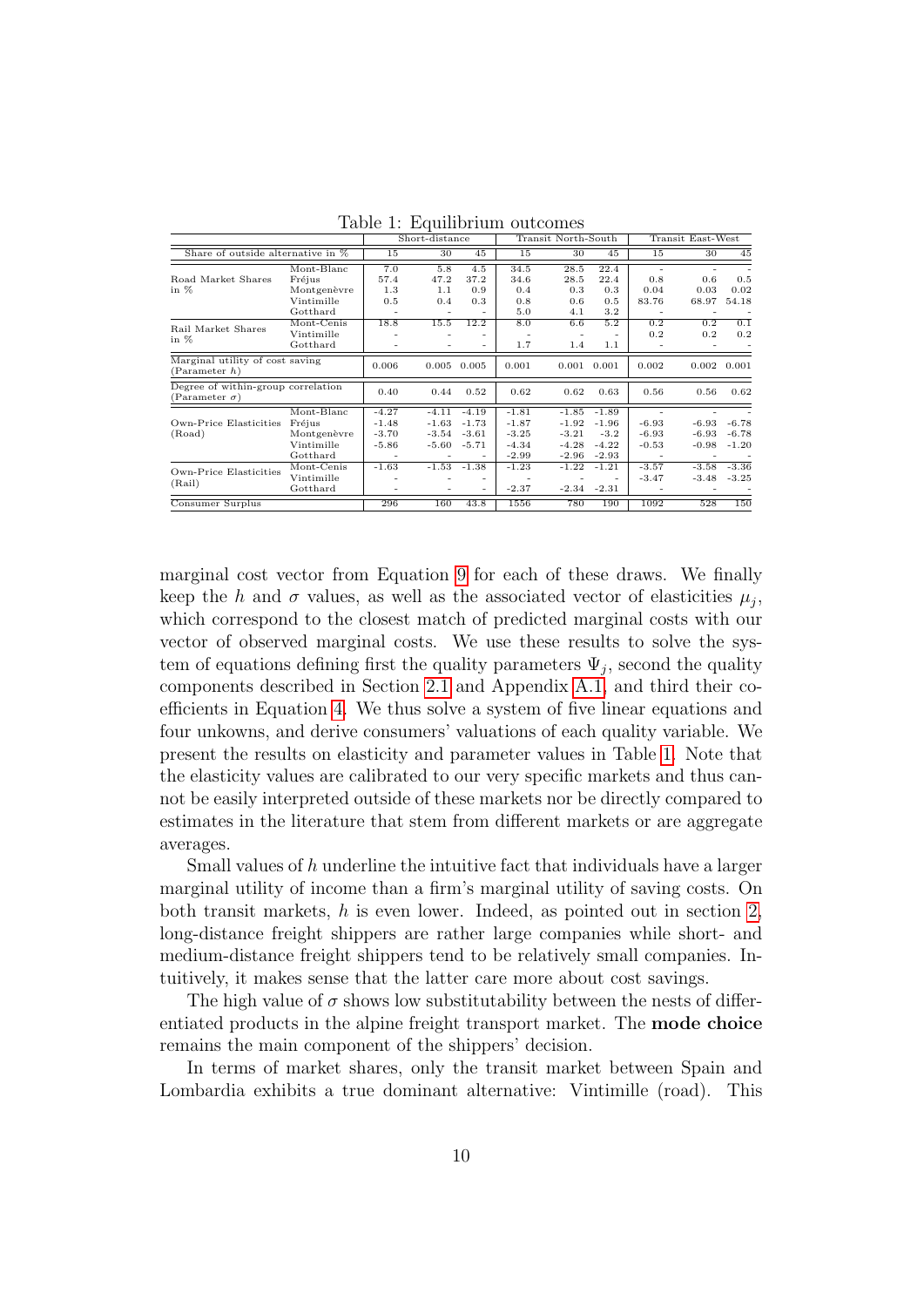remains true whatever the OG market share. This demand rigidity is also reflected in the price-elasticities ranking on this specific market since the lowest price-elasticity is associated with the Vintimille (road) alternative. More generally, the model endogenously implies that small market shares go along with high absolute values of elasticities. Therefore market shares' rankings on our three markets directly translate into elasticities' rankings, in absolute values. We present values of the quality indices and the weights of the quality indices' components in Table [2.](#page-17-0) All coefficients have the expected signs.

As we do not know the exact market configuration, we allow the OG share to vary between 15 and 45% of the total freight transport market. Alpine traffic forecasts could help to determine the situation we are in. However, these forecasts differ across scenarios and do not appear reliable. Indeed, most of them are suspected to largely overestimate freight alpine traffic by the years 2020 and 2030.<sup>[17](#page-16-0)</sup> In what follows we focus on the " $OG = 15\%$ " case for our equilibrium and simulation analysis. Qualitatively, the results carry over to the two scenarios with larger OG market shares.

<span id="page-16-0"></span> $17$ ECMT Report  $(2001)$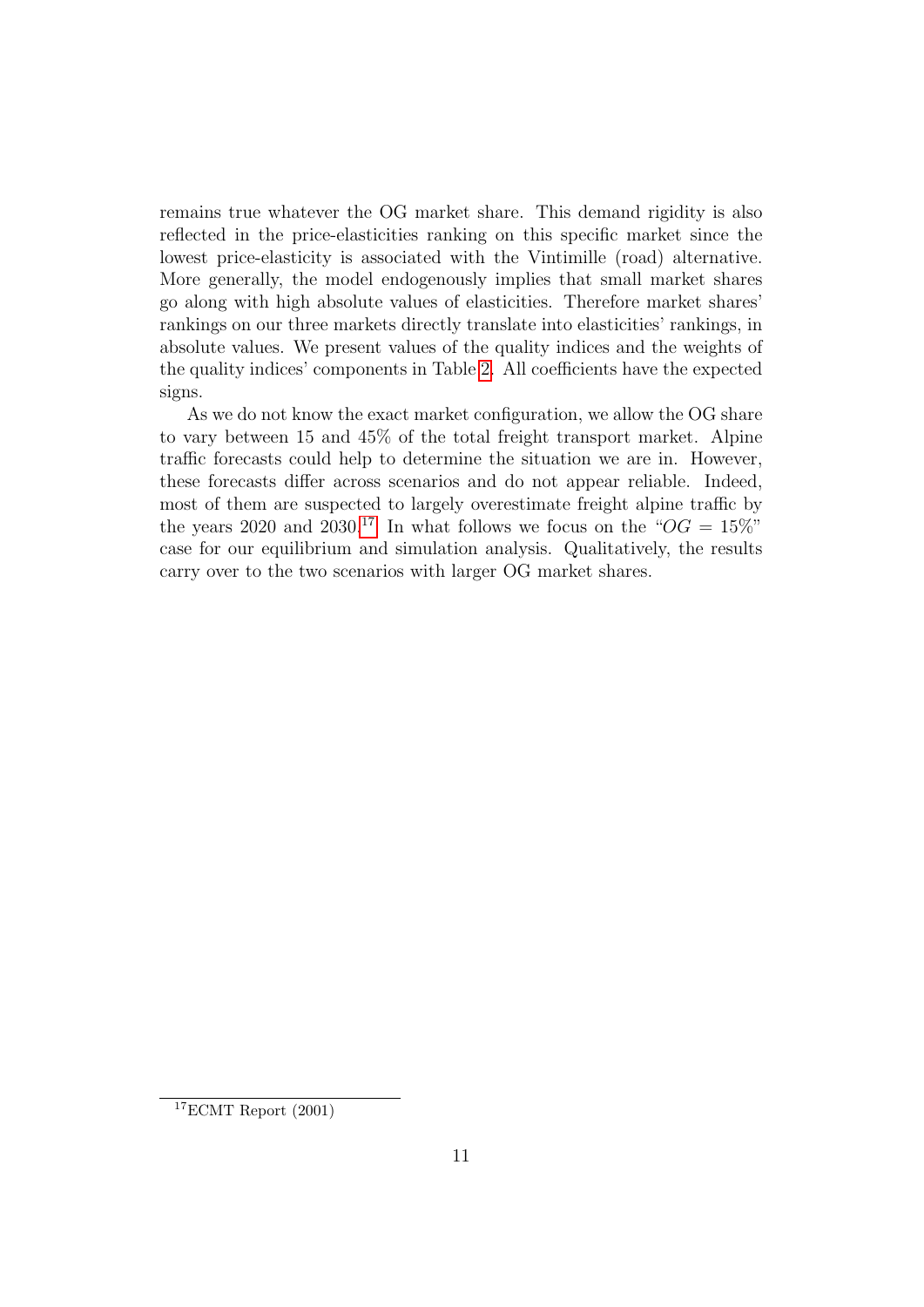<span id="page-17-0"></span>

|                                             |                                             |                  | Short-distance   |                 |                                             | $\rm Transit\ North-South$ |           |                  | Transit East-West |                             |
|---------------------------------------------|---------------------------------------------|------------------|------------------|-----------------|---------------------------------------------|----------------------------|-----------|------------------|-------------------|-----------------------------|
| Share of outside alternative in %           |                                             | $\frac{1}{5}$    | $\mathbb{S}$     | 45              | $\frac{1}{5}$                               | $\Im$                      | 45        | Ξ                | $\Im$             |                             |
|                                             | Mont-Blanc                                  | 2.93             | 1.84             | 1.05            | 2.50                                        | 1.58                       | 0.91      |                  |                   |                             |
|                                             | Fréjus                                      | $4.27$           | 3.10             |                 | 2.54                                        | 1.62                       | $0.95\,$  | 2.74             | $1.86\,$          |                             |
| $\text{Quality Index} - \text{Road}$        | Montgenèvre                                 | $1.39$<br>$2.03$ | $0.42$<br>$0.97$ | $2.12$<br>-0.17 |                                             | $-0.03$                    | $-0.68$   |                  | 0.49              | $1.01$<br>$-0.17$<br>$2.73$ |
|                                             | Vintimille                                  |                  |                  | 0.32            | $\begin{array}{c} 0.87 \\ 1.53 \end{array}$ | 0.62                       | $-0.05$   | $1.38$<br>$4.73$ | 3.87              |                             |
|                                             | Gotthard                                    |                  |                  |                 | 1.79                                        | $0.88\,$                   | 0.22      |                  |                   |                             |
|                                             | Mont-Cenis                                  | 2.24             | 1.15             | 0.27            | $\overline{0}$ .51                          | $-0.40$                    | $-1.08$   | $-1.71$          | $-2.59$           | $-3.54$                     |
| Quality Index $-$ Rail                      | Vintimille                                  |                  |                  |                 |                                             |                            |           | $-1.68$          | $-2.55$           | $-3.51$                     |
|                                             | Gotthard                                    |                  |                  |                 | $-0.09$                                     | $-1.00$                    | $-1.66$   |                  |                   |                             |
| Quality $Index - New Transalpine Rail Link$ |                                             | 3.38             | 2.44             | 1.47            | 1.35                                        | $\overline{0}$ .51         | 0.12      | 1.79             | 1.06              | $-0.41$                     |
|                                             | Altitude                                    | 0.0004           | $-0.0006$        | -0.0007         | $-0.0001$                                   | 0.0001                     | $-0.0002$ |                  |                   |                             |
|                                             | Travel time                                 | $-0.17$          | $-0.18$<br>4.59  | $-0.16$         | $-0.24$                                     | $-0.25$                    | $-0.26$   | $-0.7$           | $-0.74$<br>31.78  | $-0.64$                     |
| Quality component coefficients              | $\ensuremath{\mathsf{P}}\xspace$ unctuality | 5.49             |                  | 3.68            | 8.28                                        | 7.72                       | 7.25      | $31.31\,$        |                   | 27.23                       |
|                                             | Max capacity                                | 1.0076           | 0.0070           | 0.0008          | 0.0102                                      | 0.0086                     | 0.0069    | 0.1423           | 0.1506            | 0.1089                      |

Table 2: Quality Indices and quality component weights for all alternatives Table 2: Quality Indices and quality component weights for all alternatives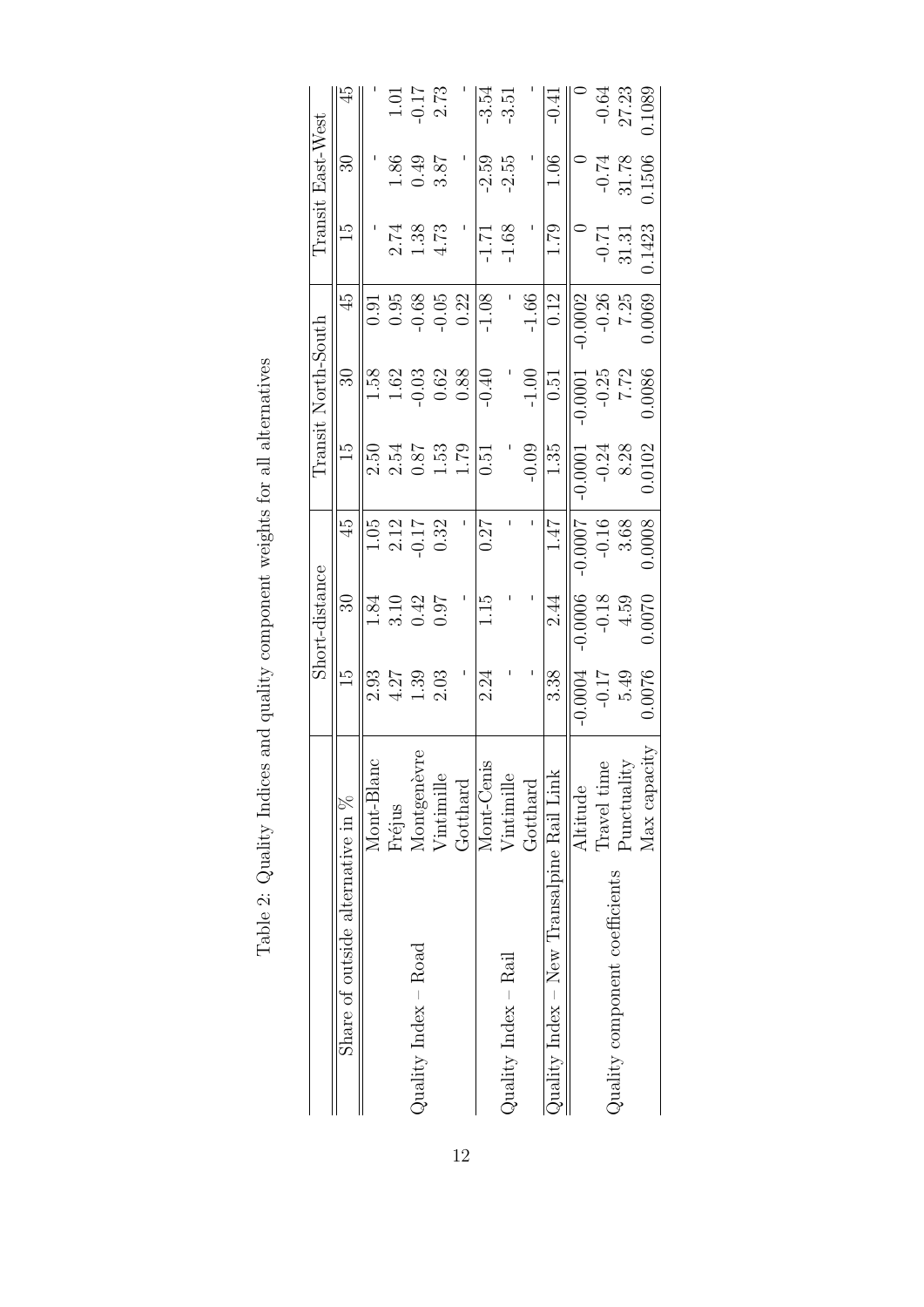#### 3.2 Simulations and Results

We can now simulate the entry of the new rail link using its quality characteristics and the demand parameters from the calibrated model. Appendix [D](#page-33-0) elaborates this procedure in more detail.

#### 3.2.1 Results in the short-distance market between Lyon and Turin

Table [12](#page-30-0) (see Appendix [B\)](#page-30-1) shows the results, for different initial market shares of the outside alternative, in point-to-point transport between Lyon and Turin.[18](#page-18-0)

A global overview of our first simulation result underlines three important effects of the new link provision in the regional market. First, the two rail alternatives manage to capture more than 37% of the total inter-regional traffic, the new transalpine link taking most of it (27%). Second, the two incumbent Fr´ejus products (road and rail) lose the most after the introduction of the new link. Third, consumer surplus increases by almost 6%.

The rail mode plays a very important part and appears fairly competitive on the inter-regional market between Lyon and Turin. Facing the biggest loss in terms of market shares, the representative supplier of the Fréjus road product nevertheless increases its prices by 13.5%. Its historical competitors tend to align their prices around an average of 365 euros.

Going into detail, we see that prices do not vary homogenously. The two main road alternatives, Fréjus and Mont-Blanc, increase their prices by similar amounts: 13.5% and 12.6% respectively. By contrast, the two "outsider" road products, Montgenèvre and Vintimille, cut their prices by quite large amounts: 37.6% and 33.6% respectively.

The rather captive Fréjus demand<sup>[19](#page-18-1)</sup> and its high quality index relative to the other alternatives explain most of the price reaction to the new rail product. Indeed, these two features allow the Fréjus road supplier to compensate its loss in market share - mostly to the benefit of the new rail alternative by a price increase. The less competitive Montgenèvre road and Vintimille road providers benefit from the weaker market position of the Fréjus road alternative. They even compete more fiercely<sup>[20](#page-18-2)</sup> to gain market shares at the expense of the Fréjus road supplier. Therefore, road carriers' reactions to

<span id="page-18-0"></span> $18$ The new alternative is assumed to have the same marginal cost as the historical Mont-Cenis alternative served by SNCF since we do not have expected cost data for the new alternative. In principle, implementing a variation in cost would be straightforward.

<span id="page-18-2"></span><span id="page-18-1"></span><sup>&</sup>lt;sup>19</sup>See the own price elasticity  $\mu_{Frejus} = -1.48$ .

<sup>&</sup>lt;sup>20</sup>There are no tunnel fees for these passages. Hence, substantially lower marginal costs allow significant price drops.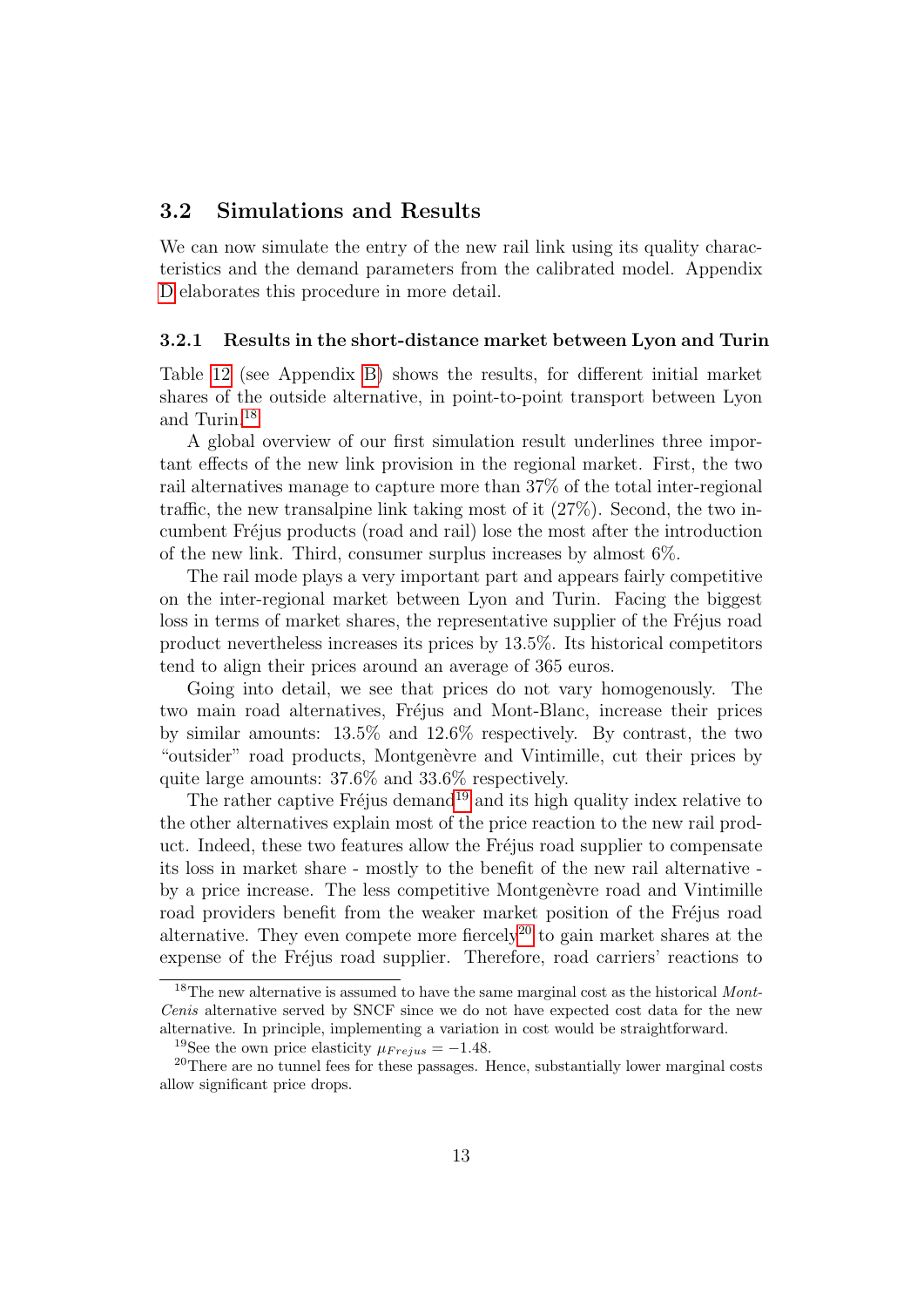the entry of the new "Liaison Ferroviaire Lyon-Turin" depend on their relative historic market power. Historic dominant providers are very sensitive to the induced inter-modal competition and consecutively alter their pricing behavior to compensate their loss in market shares. Historic "outsiders" take advantage of their competitors' weaker posture and toughen their pricing strategies in order to get "a bigger piece of the bigger cake".

The substantial increase in the rail market share is partly due to the increase of global market size.<sup>[21](#page-19-0)</sup> However, most of it results from a modal shift in favor of the new rail alternative. Undoubtedly, the strong market position of the new link comes at the expense of the historical rail alternative Mont-Cenis. The latter, however, manages to keep a reasonable share of total regional traffic, thanks to its price competitiveness relative to the two main road products. As for the new link, its high quality index as well as its competitive price make it a viable competitor of the two main road alternatives on the regional market. Note, however, that we are looking at a very specific short-distance market. We thus have to be cautious when comparing the change in market shares to ones in more geographically aggregate settings.

As a concluding remark, the introduction of a high quality alternative and the decrease in the OG's market share induce an improvement of consumer surplus. However, this consumer gain remains of rather low magnitude.

#### 3.2.2 Results in the transit market between Ile-de-France and Lombardia

Table [13](#page-31-0) (see Appendix [B\)](#page-30-1) shows the results for freight journeys between the Ile-de-France and Lombardia regions.

Three salient facts summarize behaviors on this North-South freight transit market. First, intra-modal competition within both nests is fierce. Second, the new rail alternative captures 11.2% of the total market, quasi as much as the Gotthard (11.4%) which ranks third among road products. Third, consumer surplus increases by 6%.

As in the regional market, the entry of a higher quality rail product induces "predatory" behavior among outsiders, namely Montgenèvre, Vintimille and Gotthard road path providers, within the road nest. The latter engage in large price-cuts  $-37\%$ ,  $-43.5\%$ ,  $-30.5\%$  respectively  $-$  in order to increase their market share – by  $200\%$ ,  $450\%$  and  $128\%$  respectively – and take the best out of weakened dominant Fréjus and Mont-Blanc road suppliers. However, contrast with the regional market, the new alternative does

<span id="page-19-0"></span> $^{21}\mathrm{See}$  the OG share decrease of 8%.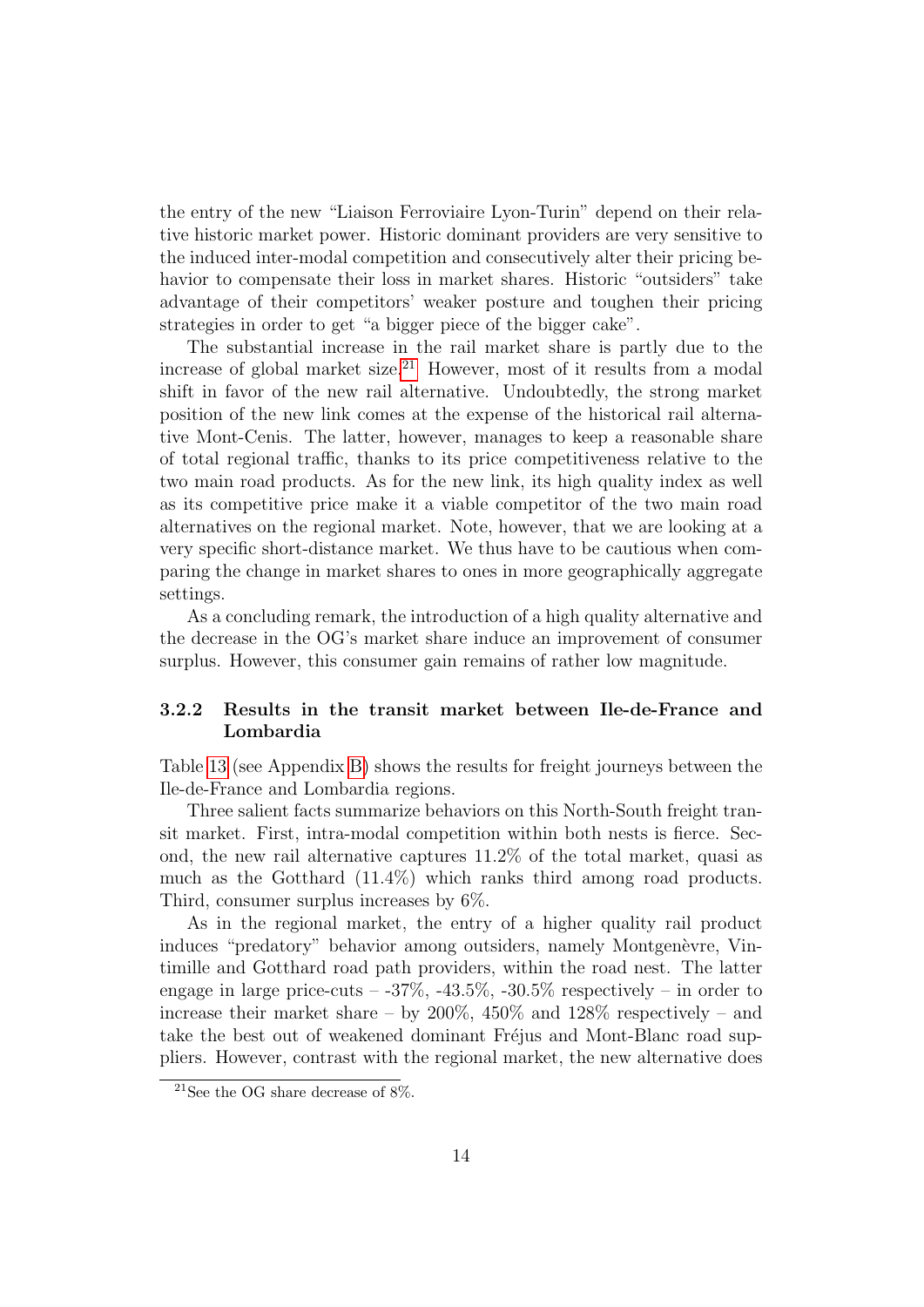not trigger noticeable modal shift. It succeeds in attracting new shippers in the market –  $8\%$  decrease in the OG share – but globally fails in capturing demand from road alternatives. Its higher quality makes it the best rail alternative despite a price even higher - 1231 euros against 1121 and 1097 euros - than the ones of its two major road competitors, Mont-Blanc and Fréjus. Nevertheless, the new link does not appear to be competitive relative to road supply. In this respect the "Liaison Ferroviaire Lyon-Turin" alone cannot be the relevant modal shift device its proponents claim it to be. At least not on the North-South transit freight market. Therefore, only a more global transport policy scheme taking into account the strategic behavior in both supply and demand may achieve a substantial shift in transport modes.

Albeit of absolute importance, induced variations in prices and market shares do not alter the historic relative ranking of the different alpine products.

#### 3.2.3 Results in the transit market between Spain and Lombardia

In the transit market between Spain and Italy shippers use the rail path in Vintimille. In Table [14](#page-31-1) (see Appendix [B\)](#page-30-1) we see that the new rail link does not significantly impact global demand for shipping between Spain and Lombardia. Indeed, the decrease in the OG market share only amounts to 0.5% and consumer surplus does not change at all. Therefore, we conjecture that the new alternative's 7% market share corresponds to a genuine modal shift on this transit market. Indeed, the new link erodes road alternatives' market edge of 6,5%. Add to this the 0.5% decrease in the outside good share, it almost amounts to the total rail alternatives' share.

Far more striking, however, is the gain of the Fréjus road alternative which succeeds in elevating its market share by 12.8 percentage points due to strong price competition. In this market, the latter alternative takes the outsider role benefitting most from competitive price-setting on the dominant Vintimille alternative given its extremely captive demand.

#### 3.2.4 Results from a change in the cost structure in the transit market between Ile-de-France and Lombardia

Table [15](#page-32-0) (see Appendix [B\)](#page-30-1) shows results of a change in the cost structure in freight journeys between the Ile-de-France region and Lombardia. We simulate a twofold increase of tunnel fees at the Mont-Blanc and Fréjus road tunnels and a simultaneous reduction of marginal costs of rail transport by one half. We interpret this as a political measure of cross-subsidizing from road to rail transport. The change in the cost structure can achieve a modal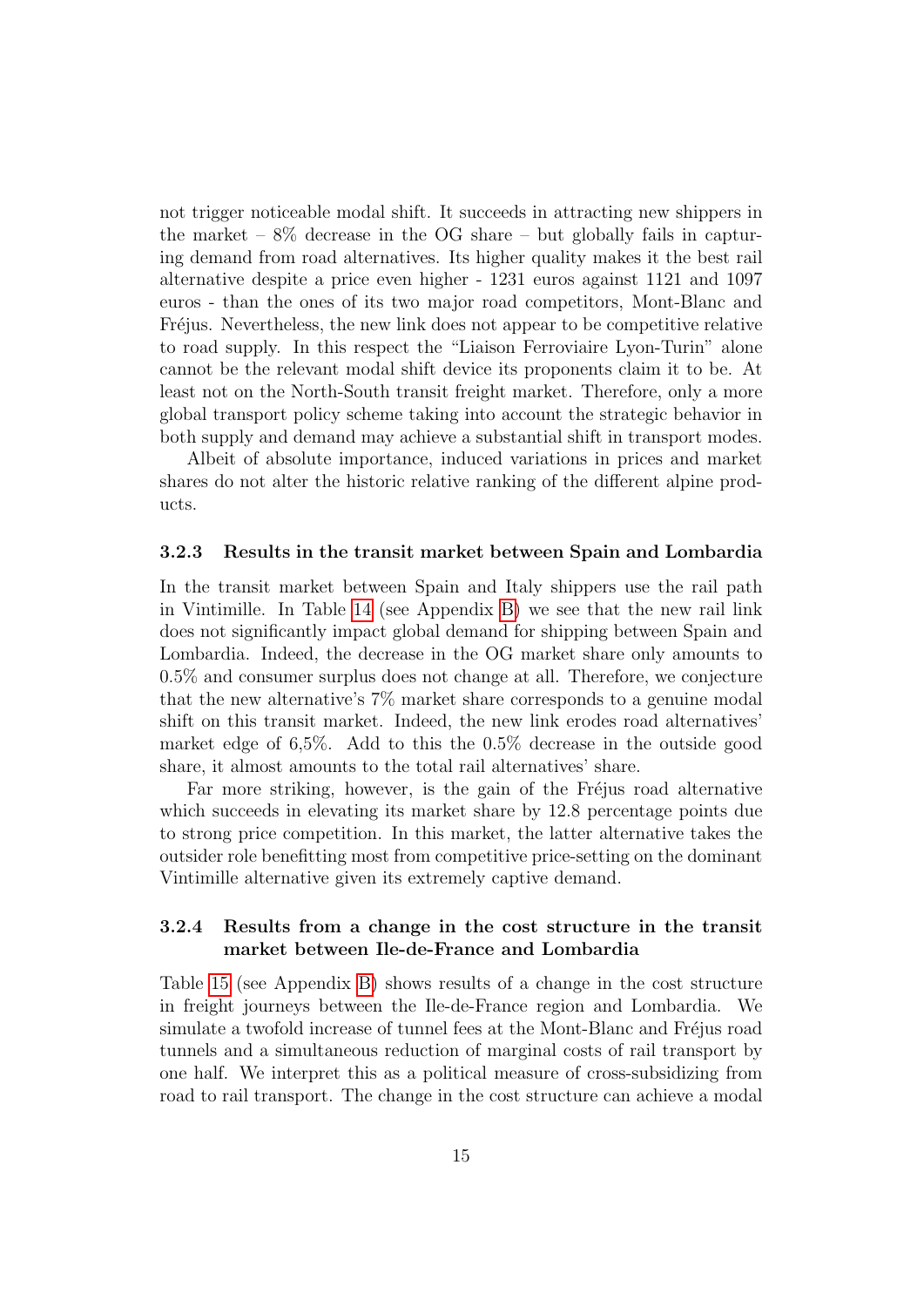shift comparable to that induced by the introduction of an entirely new infrastructure.

Comparing Tables [13](#page-31-0) and [15](#page-32-0) reveals a comparable reduction of the main french passages' market shares by raising their tunnel fees. An important part of this reduction is absorbed by the Gotthard road alternative tripling its market share due to its cost advantage. Modal shift from road to rail is not as strong -  $11.1\%$  rail share as opposed to  $15.0\%$  when introducing the new alternative - and only present towards the Gotthard rail passage. While the introduction of a new rail alternative induces new traffic, the fact of higher road costs and lower rail costs increases the share of the outside good. Given the absence of a new high-quality alternative, this political measure therefore reduces total traffic as well as consumer surplus. The relevant question is then whether the difference in consumer gains/losses over-compensates the costs of building a new infrastructure. At the very least, this simulation exercise illustrates that creating new infrastructure may not be an exclusive solution but that there exist various alternative policy measures leading to a comparable end.

### <span id="page-21-0"></span>4 Conclusion

The model used in this paper allows to derive demand and supply equilibrium behavior in a market with product differentiation. We apply this model to the alpine freight transport market with differentiated "mode & alpine path" products in order to test the competitive viability of the prospective "Liaison Ferroviaire Lyon-Turin" project.

As a first structural result we find limited substitutability between freight transport products on a North-South transit axis, despite their heterogeneity beyond the mere modal split. Indeed, on our Ile-de-France-Lombardia market, the shippers' decision remains largely based on the mode choice. The new high-quality rail alternative attracts new demand but does not succeed in lowering road demand. When we shorten this axis to the regional market between Lyon and Turin, both a modal shift and an increase in demand for shipping occur, securing exactly the same variations in OG market share and in consumer surplus. Therefore, the global impact of the new link on the North-South transit market seems merely local. The demand rigidity for road raises a methodological problem: mean utility specification demands a profound knowledge of shippers' choice criteria.<sup>[22](#page-21-1)</sup> Micro-level data – collected during face-to-face interviews for instance – would be of great help in

<span id="page-21-1"></span> $22$ Time and monetary costs certainly remain the most important.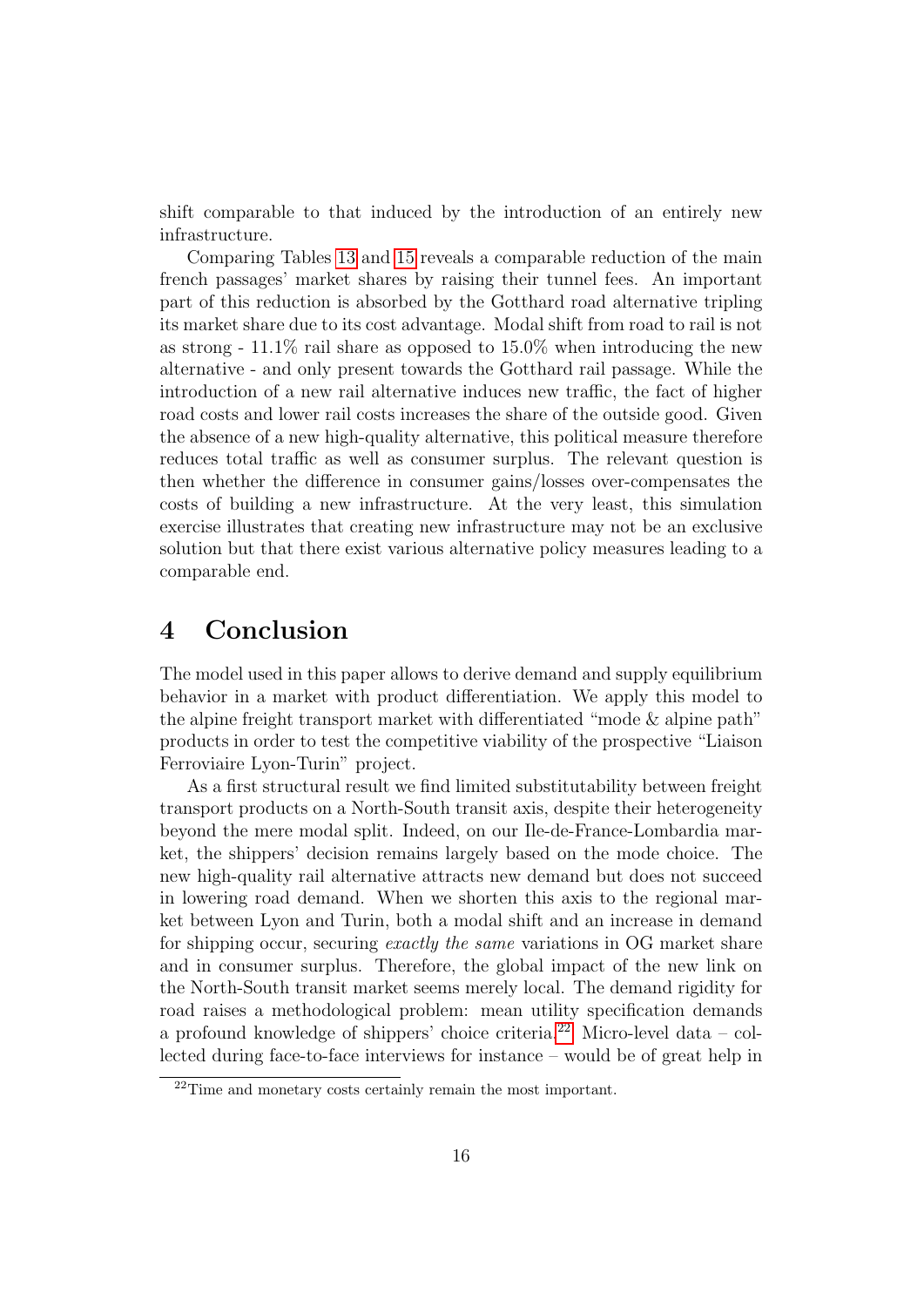this respect. Precise criteria relevant for modal shift could be revealed this way and appropriate policy measures undertaken.

In contrast with the North-South analysis, the West-East transit market appears a better candidate for modal-shift. Between Spain and Lombardia indeed, the new rail link appears attractive enough for shippers to switch modes. Note that global traffic does not increase after the introduction of the new link, suggesting higher volatility of shippers' preferences on this transit axis. Should European rail integration be fostered, the new transalpine link between Lyon and Turin could play a complementary part among other urgent projects. In this respect, it would be of interest to compare respective impacts on the West-East transit axis of the Lyon-Turin Transalpine and the Perpignan-Figueras Transpyrenees.<sup>[23](#page-22-0)</sup>

From a modeling viewpoint, improving the approximation of product flexibility – so far captured by variable " $Punctuality$ " in our mean utility specification – should receive particular attention in future studies on the subject. As a matter of fact we believe the most obvious drawback of rail freight transport is its exclusivity: choosing rail in Lyon excludes changing modes until Turin. A delay forecast after the train departure cannot yet find remedy in a switch to a more flexible transport mode. In this respect intermodality seems to be the key component of a competitive rail product. So far, however, inter-modal freight transport has not had the success needed for a significant modal shift. In the French Alps, the "Rolling Highway" has been inexistent until 2005 when it accounted for 0.7% of total French Alpine freight tonnage. The corresponding value for Switzerland in 2005 was 5.2%. While on the rise in Switzerland, unaccompanied combined freight tonnage has been falling in the French Alps from  $8.6\%$  in 2000 to 5.9% in 2005, and this even while observing a decrease in total freight tonnage. $^{24}$  $^{24}$  $^{24}$ 

Based on our analysis, the construction of a new high quality infrastructure may only be one tool out of a global modal shift-oriented policy toolbox. For the French Alpine corridor, more direct and committed intervention based on a variety of policy measures as observed in Switzerland may open a more fruitful path to the political goal of increasing modal shift towards rail.

<span id="page-22-0"></span><sup>23</sup><http://www.nouvelletraverseedespyrenees.com/historique.html>

<span id="page-22-1"></span> $^{24}$ Bundesamt für Verkehr (2006)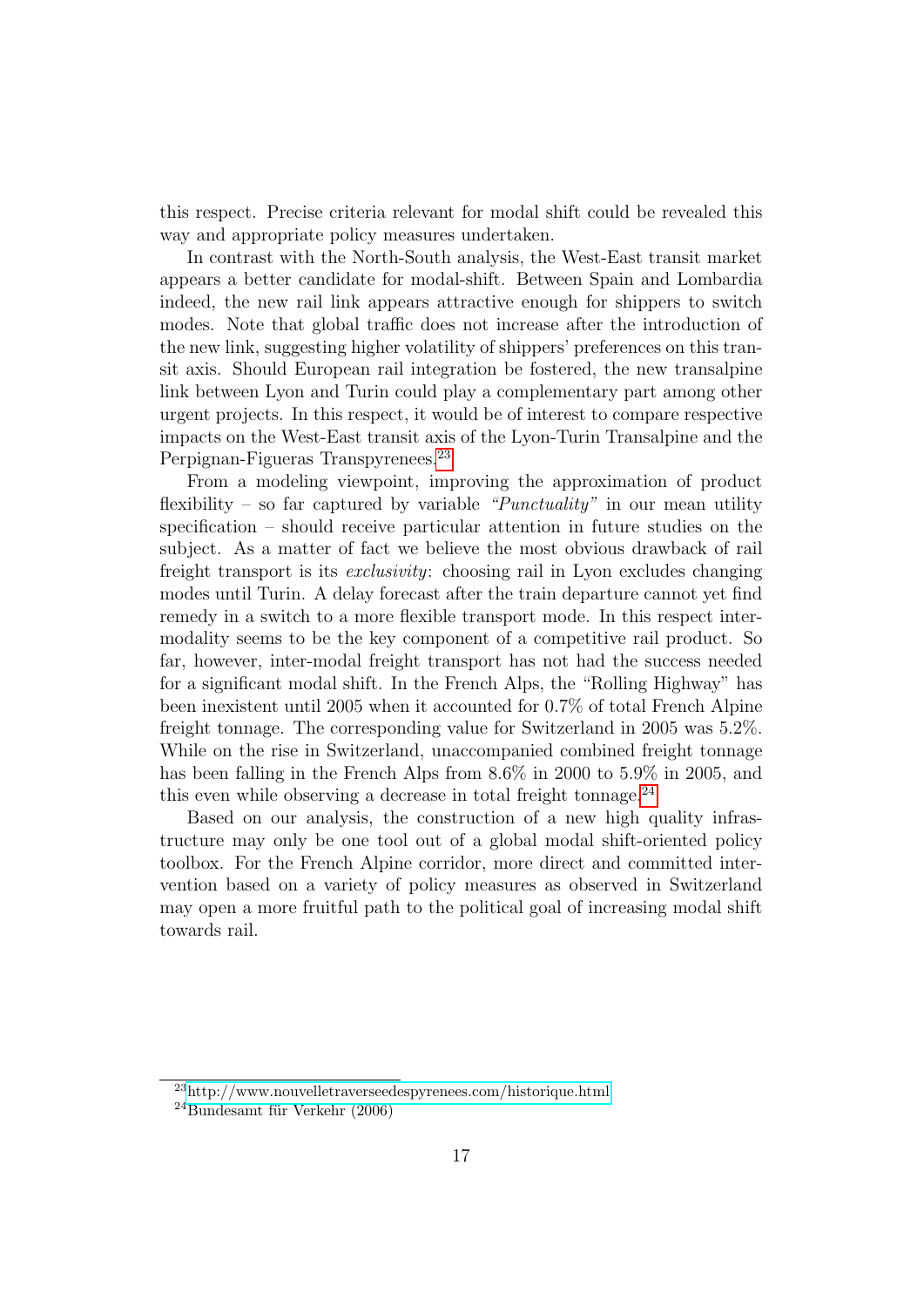### References

- Ackerberg, D., L. Benkard, S. Berry, and A. Pakes (2007). "Econometric Tools for Analyzing Market Outcomes". In J. J. Heckman and E. E. Leamer (eds.), Handbook of Econometrics, chap. 63. Elsevier.
- Anderson, S. P., A. de Palma, and J.-F. Thisse (1992). Discrete Choice Theory of Product Differentiation. The MIT Press, Cambridge MA.
- Berry, S. T. (1994). "Estimating Discrete-Choice Models of Product Differentiation". Rand Journal of Economics, 25(2), pp. 242–62.
- Bundesamt für Verkehr (BAV) (2006). "Alpinfo 2005: Alpenquerender Güterverkehr auf Strasse und Schiene". Eidgenössisches Departement für Umwelt, Verkehr, Energie und Kommunikation UVEK, Bern.
- Christen, G., R. Hürlimann, L. Ickert, E. Meier-Eisenmann, and S. Rommerskirchen (2004). "Alpenquerender Verkehr 2020, Entwicklung und Beurteilung des alpenquerenden Verkehrs mit Fokus auf die Gotthard-Achse". Schlussbericht, Progtrans AG & Rapp Trans AG, Basel.
- Clerides, S. (2008). "Gains from Trade in Used Goods: Evidence from the Global Market for Automobiles". Journal of International Economics, 76(2), pp. 322–36.
- Council of Ministers (ed.) (2001). Lack of Coherence in Forecasting Traffic Growth - the Case of Alpine Traffic, CEMT/CM(2001)21. European Conference of Ministers of Transport, ECMT, Paris.
- de Jong, G., M. Pieters, A. Daly, I. Graafland, E. Kroes, and C. Koopmans (2005). "Using the Logsum as an Evaluation Measure: Literature and Case Study". RAND Europe Working Paper Series No. 275, Cambridge.
- Eurostaf (2003). "Le Secteur Francais du Transport Routier de Marchandises". Les Sectographies, Paris.
- Ivaldi, M. (2007). "The European Market for Freight Services: Towards A Simulation Model of Competition". IDEI Report 8, Toulouse.
- Ivaldi, M. and F. Verboven (2005). "Quantifying the Effects from Horizontal Mergers in European Competition Policy". International Journal of Industrial Organization, 23(9-10), pp. 669–91.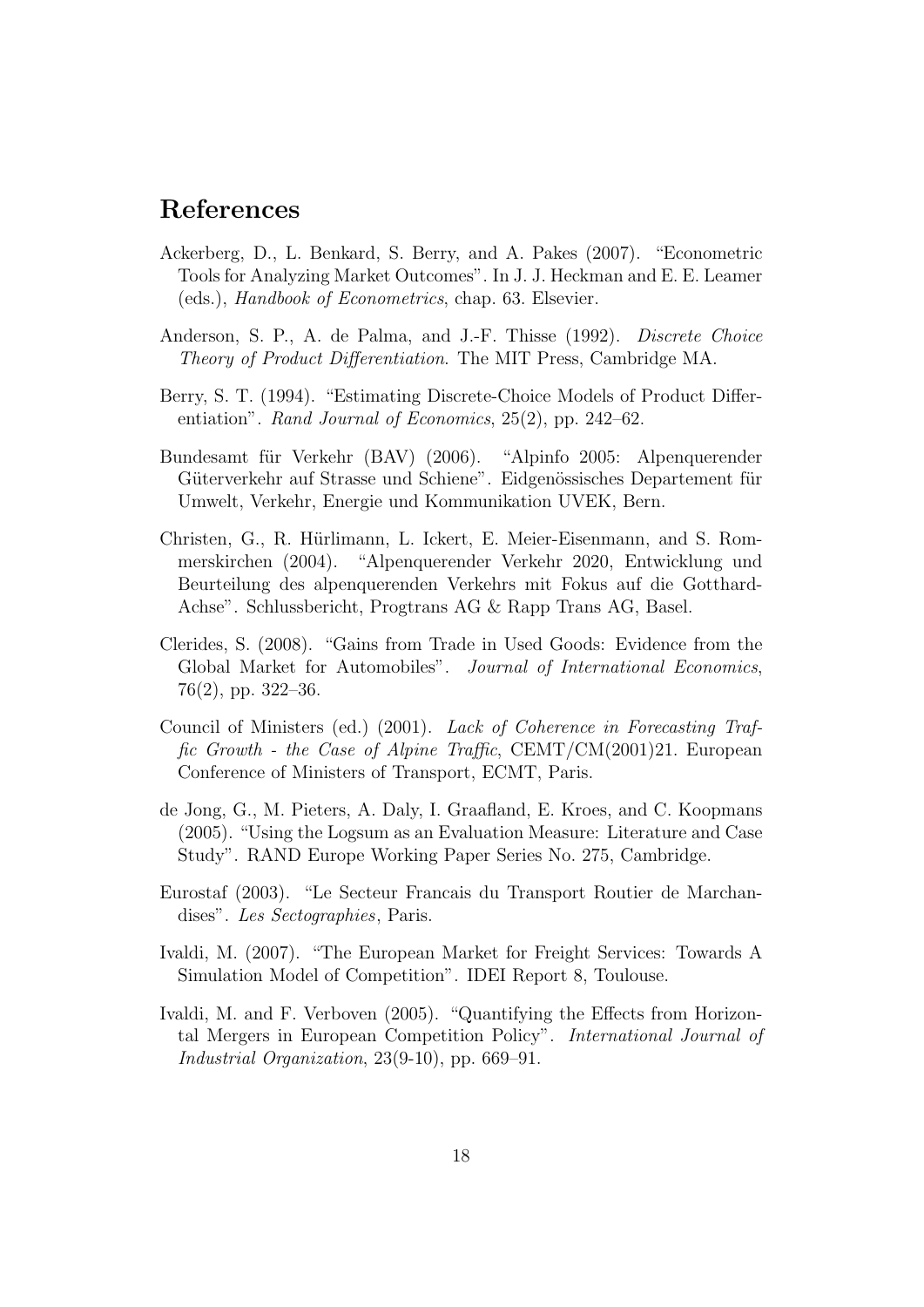- Ivaldi, M. and C. Vibes (2008). "Price Competition in the Intercity Passenger Transport Market : A Simulation Model". Journal of Transport Economics and Policy, 42(2), pp. 225–54.
- Kay, J., A. Manning, S. Szymanski, and F. Bourguignon (1989). "The Economic Benefits of the Channel Tunnel". *Economic Policy*, 4(8), pp. 212–34.
- London Economics (2003). "Working Conditions in road transport: National Report for France". Project 018/010.256, European Foundation for the Improvement of Living and Working Conditions.
- McFadden, D. (1981). "Econometric Models of Probabilistic Choice". In C. F. Manski and D. McFadden (eds.), Structural Analysis of Discrete Data with Econometric Applications, chap. 5. The MIT Press, Cambridge MA, pp. 198–272.
- Ortúzar, J. (2001). "On the Development of the Nested Logit Model". Transportation Research Part B, 35(2), pp. 213–16.
- Trajtenberg, M. (1989). "The Welfare Analysis of Product Innovations, with an Application to Computed Tomography Scanners". Journal of Political Economy, 97 $(2)$ , pp. 444–79.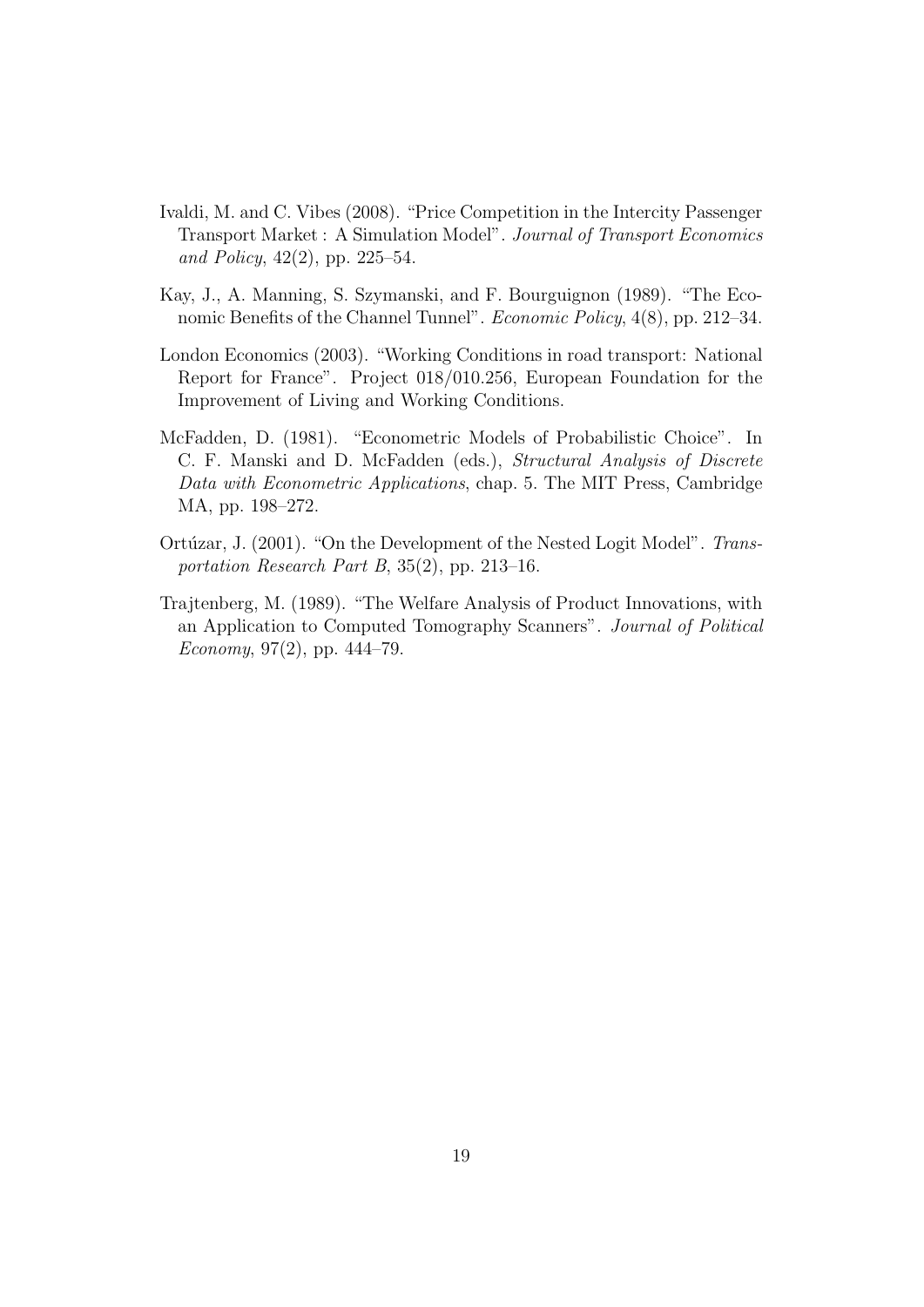## <span id="page-25-0"></span>A Data

### <span id="page-25-1"></span>A.1 Supply side

In order to characterize the alternatives and accurately assess freight carriers' costs and posted prices, we conducted several phone interviews and gathered all available (to us) information.

However, we cannot directly observe marginal costs. We collected data on costs and prices of infrastructure use, and on fuel consumption to approximate them. These components are short-run cost variables. That is why we deliberately leave aside personnel costs which correspond to long-run costs. This choice of components seems all the more reasonable that our cost values are very close to the ones computed and published by the Comité National Routier, on an annual basis.<sup>[25](#page-25-2)</sup> We explain our approximations and computations in Appendix [C.](#page-32-1) In what follows we detail posted prices and born marginal costs on each market.

#### A.1.1 Prices, costs, and characteristics for the short-distance market

Table [3](#page-25-3) shows collected prices and computed marginal costs for each passage and mode. Table [4](#page-26-0) presents the above-described quality components of the 5 existing alternatives as well as the new transalpine link. Travel times in hours are calculated based on speed, distance and stopping periods.

<span id="page-25-3"></span>

|      |                      | MC  | Price                     |
|------|----------------------|-----|---------------------------|
| Road | Mont-Blanc           | 365 | 475                       |
| Road | Fréjus               | 331 | 489                       |
| Road | Montgenèvre          | 126 | 383                       |
| Road | Vintimille           | 290 | 600                       |
| Rail | Mont-Cenis           | 216 | 343                       |
| Rail | New transalpine link | 216 | reported after simulation |

Table 3: Prices and Marginal Costs for passages from Lyon to Turin per 24t load (in euro)

<span id="page-25-2"></span> $^{25}$ http://www.cnr.fr/grilles\_[couts/e-docs/00/00/00/26/document](http://www.cnr.fr/grilles_couts/e-docs/00/00/00/26/document_grille_cout.phtml)\_grille\_cout.phtml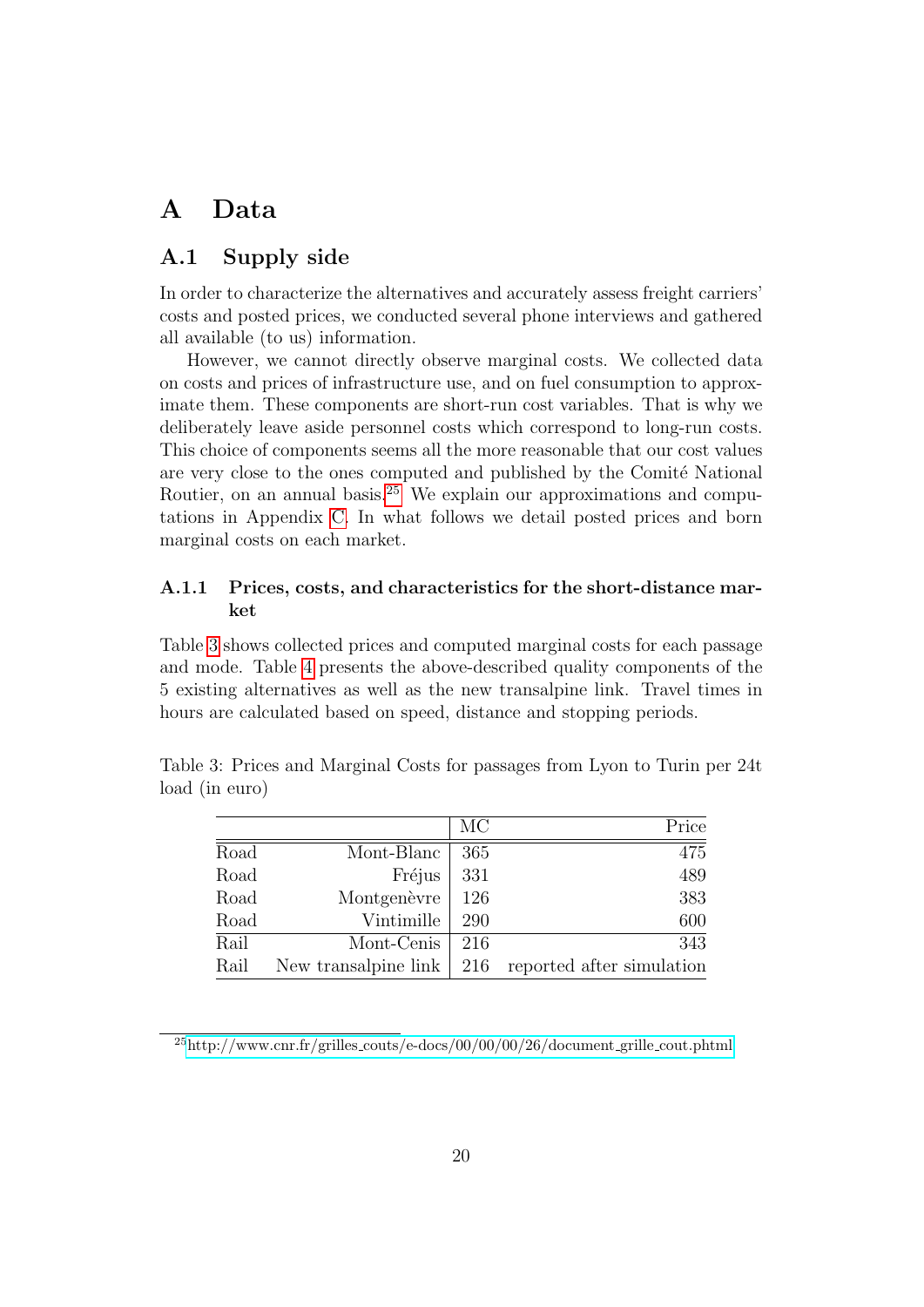|      |                      | Altitude | Punctuality | Travel Time | Capacity |
|------|----------------------|----------|-------------|-------------|----------|
| Road | Mont-Blanc           | 1328     | 0.87        |             | 24       |
| Road | Fréjus               | 1158     | 0.89        |             | 24       |
| Road | Montgenèvre          | 1860     | 0.52        | 6           | 24       |
| Road | Vintimille           | 9        | 0.97        | 21          | 24       |
| Rail | Mont-Cenis           | 1158     | 0.77        | 11.60       | 60       |
| Rail | New transalpine link | 478      | 0.80        | 7.60        | 60       |
|      |                      |          |             |             |          |

<span id="page-26-0"></span>Table 4: Characteristics of the different alternatives for freight transport between Lyon and Turin

#### A.1.2 Prices, costs, and characteristics for the transit market between Ile-de-France-Nord and Lombardia

Table [5](#page-26-1) shows prices and marginal costs for each product on the Ile-de-France-Nord-Lombardia transit market. Given their relatively high market shares, we include on this North-South freight market two "Swiss products": Gotthard-rail and Gotthard-road.

Table 5: Prices and Marginal Costs for passages from Ile-de-France-Nord to Lombardia per 24t load (in euro)

<span id="page-26-1"></span>

|      |                      | MC    | Price                     |
|------|----------------------|-------|---------------------------|
| Road | Gotthard             | 348   | 1085                      |
| Road | Mont-Blanc           | 553.5 | 1056                      |
| Road | Fréjus               | 564.5 | 1093                      |
| Road | Montgenèvre          | 357   | 1114                      |
| Road | Vintimille           | 479   | 1493                      |
| Rail | Mont-Cenis           | 518   | 920                       |
| Rail | Gotthard             | 515   | 913                       |
| Rail | New transalpine link | 518   | reported after simulation |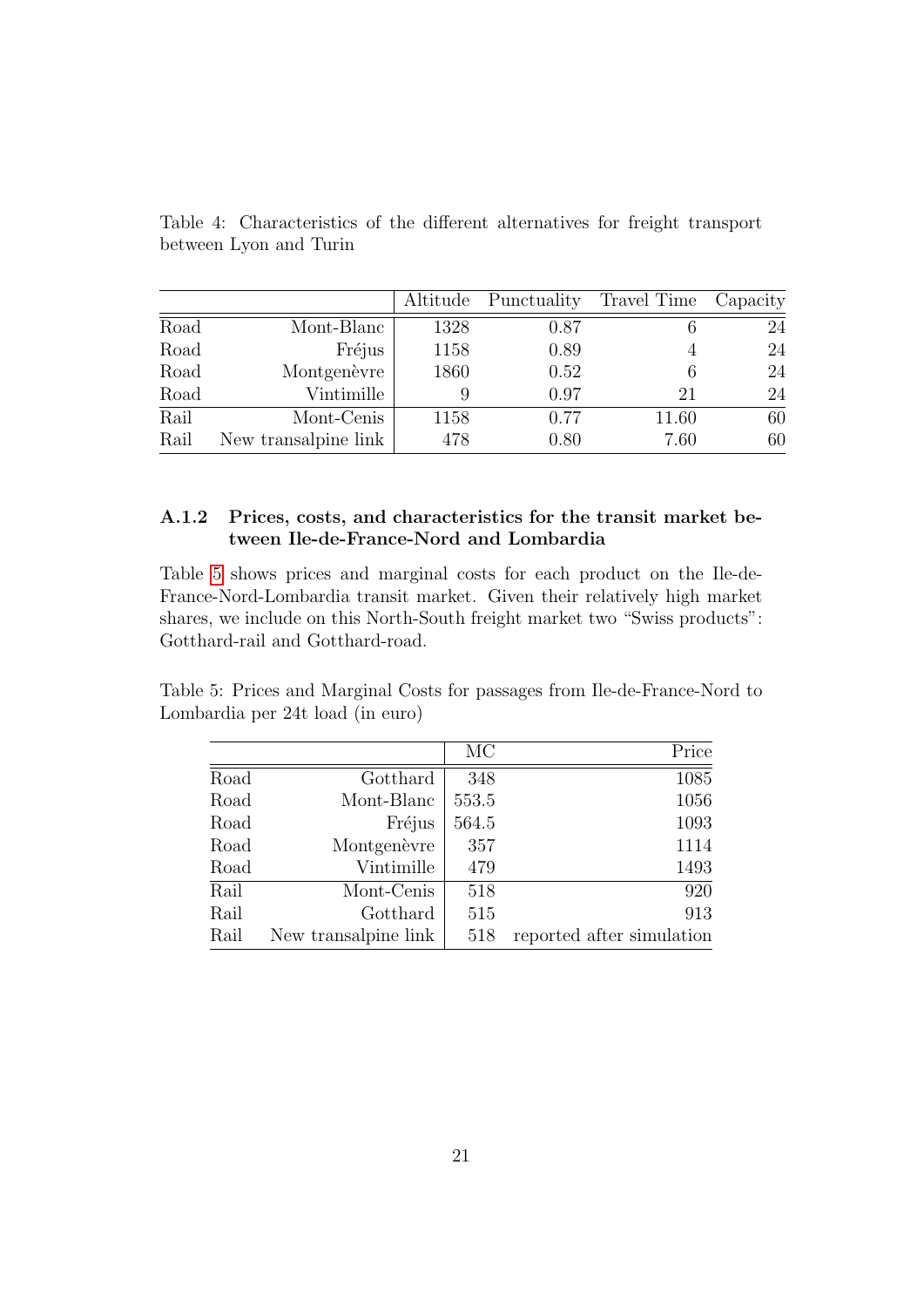|      |                      | Altitude | Punctuality | Travel Time | Capacity |
|------|----------------------|----------|-------------|-------------|----------|
| Road | Gotthard             | 1150     | 0.98        | 23          | 24       |
| Road | Mont-Blanc           | 1328     | 0.94        | 23          | 24       |
| Road | Fréjus               | 1158     | 0.96        | 23          | 24       |
| Road | Montgenèvre          | 1860     | 0.83        | 25          | 24       |
| Road | Vintimille           | 9        | 0.98        | 28          | 24       |
| Rail | Mont-Cenis           | 1158     | 0.77        | 28          | 60       |
| Rail | Gotthard             | 1150     | 0.79        | 28          | 60       |
| Rail | New transalpine link | 478      | 0.80        | 24          | 60       |

Table 6: Characteristics of the different alternatives for freight transport between Ile-de-France-Nord and Lombardia

#### A.1.3 Prices, costs, and characteristics for the transit market between Spain and Lombardia

For values on the transit market we consider what we call "geographic averages", i.e. we simply use price and cost values for the O-D relationship Madrid - Lombardia (North of Italy). This is admittedly quite a simplification but should nevertheless produce representative results. A much more complex analysis would be needed if all details of intra-European transit were to be fully taken into account. Table [7](#page-27-0) shows prices and marginal costs for each passage and mode in Spain-Italy transit.

<span id="page-27-0"></span>

|      |                      | MC  | Price                     |
|------|----------------------|-----|---------------------------|
| Road | Fréjus               | 832 | 1926                      |
| Road | Montgen $612$        | 586 | 1910                      |
| Road | Vintimille           | 606 | 1891                      |
| Rail | Mont-Cenis           | 913 | 1351                      |
| Rail | Vintimille           | 897 | 1351                      |
| Rail | New transalpine link | 913 | reported after simulation |

Table 7: Prices and Marginal Costs for passages from Spain to Lombardia per 24t load (in euro)

Table [8](#page-28-0) presents the quality components of the 6 existing alternatives as well as the new transalpine link.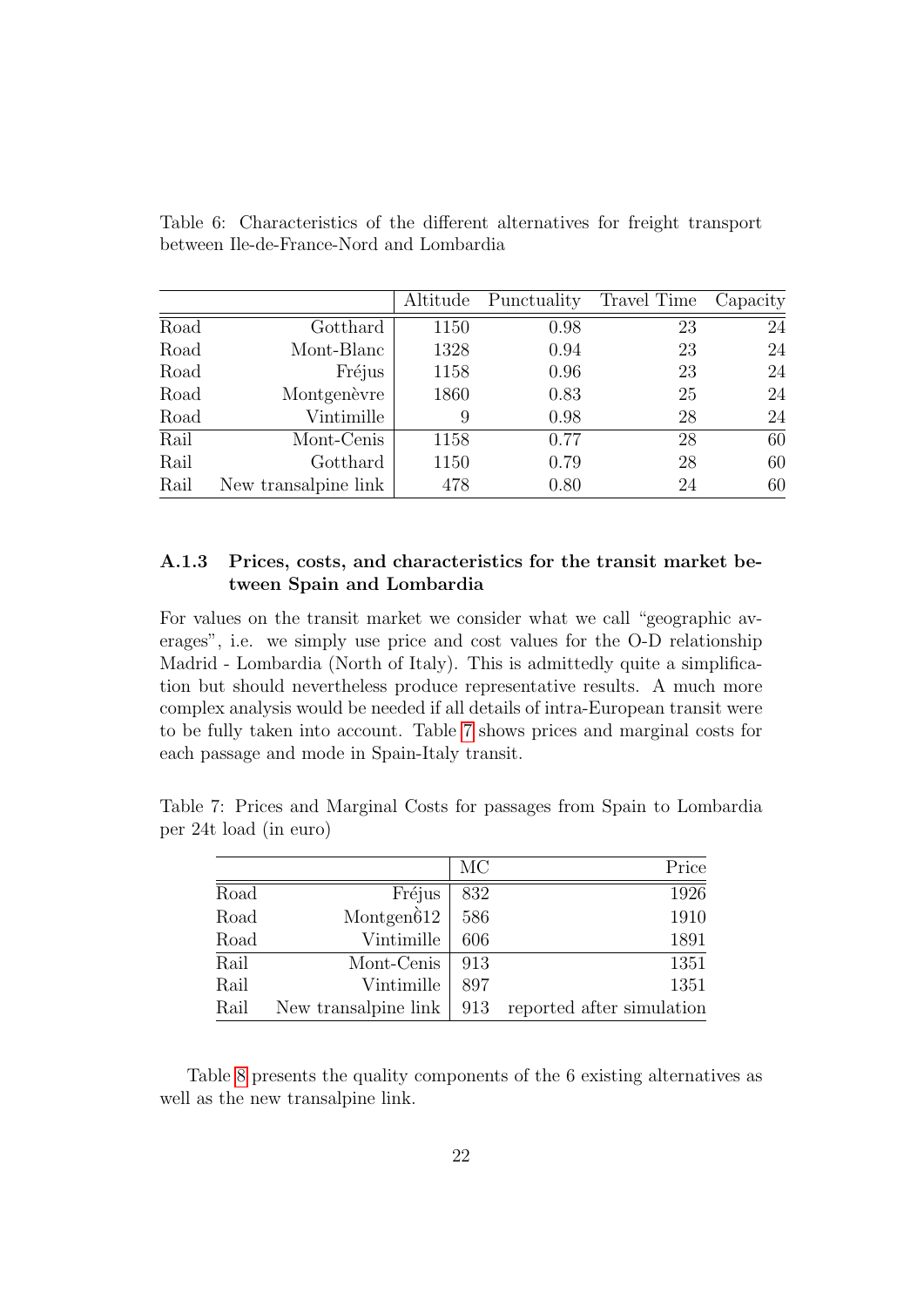|      |                      | Altitude | Punctuality | Travel Time | Capacity |
|------|----------------------|----------|-------------|-------------|----------|
| Road | Mont-Blanc           | 1328     | 0.97        |             | 24       |
| Road | Fréjus               | 1158     | 0.97        | 43          | 24       |
| Road | Montgenèvre          | 1860     | 0.91        | 43          | 24       |
| Road | Vintimille           | 9        | 0.99        | 42.5        | 24       |
| Rail | Mont-Cenis           | 1158     | 0.77        | 49          | 60       |
| Rail | Vintimille           | 9        | 0.77        | 48          | 60       |
| Rail | New transalpine link | 478      | 0.80        | 45          | 60       |

<span id="page-28-0"></span>Table 8: Characteristics of the different alternatives for freight transport between Spain and Lombardia

### A.2 Demand side

Within our random utility framework and to best assess the benefits from the planned Lyon-Turin new link, individual level data would be needed. This kind of micro-level data can be produced through expensive and timeconsuming surveys that are not feasible in the scope of this paper. We therefore choose to use the inversion method proposed by Berry (1994). This methodology requires aggregated data, such as market shares and information on prices, along with some quality variables within the discrete choice framework. Applying this method on the O-D pair Lyon-Turin we follow Ivaldi and Vibes (2008) and look for market shares of passages on this particular link.

For all three markets, we obtain market shares based on tons transported on each alpine passage from the  $CAFT^{26}$  $CAFT^{26}$  $CAFT^{26}$  2004 database. This database gathers information on freight transport with respect to origin, destination, alpine passage, transport mode, weight, etc. Table [9](#page-29-0) illustrates these shares for the inter-regional traffic between Lyon and Turin which accounts for 4.6% of total freight traffic crossing the French-Italian Alpine corridor in 2004.

Table [10](#page-29-1) illustrates these shares for the freight transit traffic between regions Ile-de-France-Nord and Lombardia. This traffic amounts to 1.6% of total freight traffic crossing the Western alpine corridor in 2004.

Table [11](#page-30-2) presents the passages' shares for transit traffic between Spain and Lombardia. This market accounts for 6.4% of all traffic crossing the French-Italian Alpine corridor in 2004. On this O-D relation, the Vintimille-road

<span id="page-28-1"></span><sup>&</sup>lt;sup>26</sup> "Cross-Alpine Freight Transport", Collected every 5 years over the entire alpine arch by Austrian, French and Swiss authorities.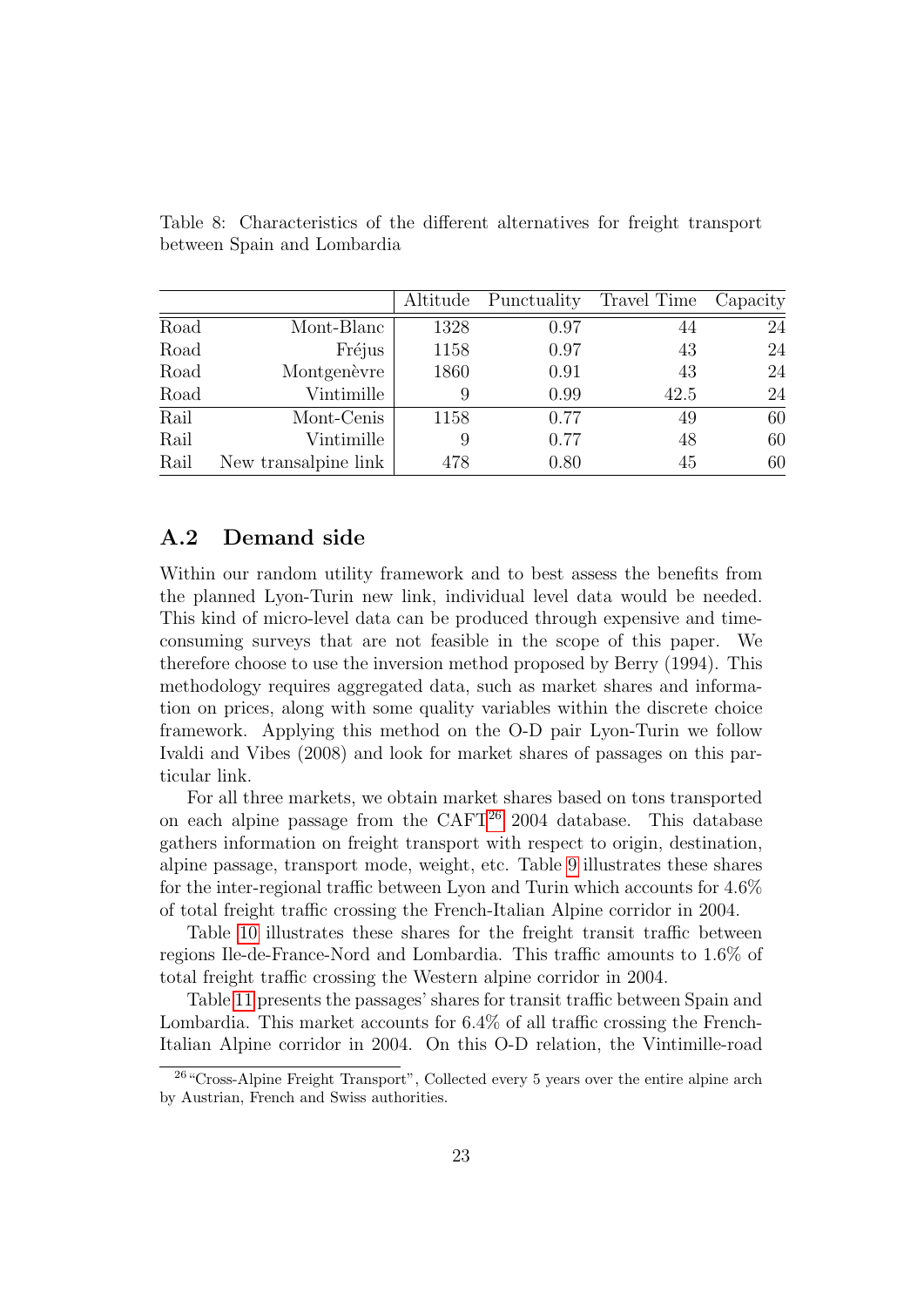| Passage |             | Market Share |
|---------|-------------|--------------|
| Road    | Mont-Blanc  | 8.2 %        |
| Road    | Fréjus      | 67,5 %       |
| Road    | Montgenèvre | 1.6 $%$      |
| Road    | Vintimille  | $0.5\%$      |
| Rail    | Mont-Cenis  | $22.2\%$     |

<span id="page-29-0"></span>Table 9: Short-distance current freight traffic shares of French-Italian passages between Lyon and Turin, 2004

Table 10: Current transit freight traffic shares of French-Italian passages between Ile-de-France-Nord and Lombardia, 2004

<span id="page-29-1"></span>

| Passage |             | Market Share |
|---------|-------------|--------------|
| Road    | Gotthard    | 5.9%         |
| Road    | Mont-Blanc  | 40.7%        |
| Road    | Fréjus      | 40.8%        |
| Road    | Montgenèvre | $0.4\%$      |
| Road    | Vintimille  | $0.9\%$      |
| Rail    | Mont-Cenis  | $9.3\%$      |
| Rail    | Gotthard    | $2.0\%$      |

product clearly dominates the market. Strikingly enough are the comparable shares of both rail products: Mont-Cenis-rail captures a market share almost as large as the one of its Vintimille-rail group-competing product. Therefore, a new and better performing rail link close to the geographical location of the Mont-Cenis tunnel may be able to capture some market share.

Chosen markets only cover 12.6% of total freight traffic reported in the CAFT 2004 database. One may therefore be tempted to question the relevance of these markets or their ability to capture representative behaviors of consumers. As pointed out before, geographic features of one "product" are crucial to its competitiveness. The new rail link explicitly targets North-South freight traffic and aims at diverting it from other Alpine paths. The ex ante traffic size, on this peculiar market, is not relevant for the new rail to prove attractive or not. Moreover, we do account for market size, and its likely extension, via the outside option.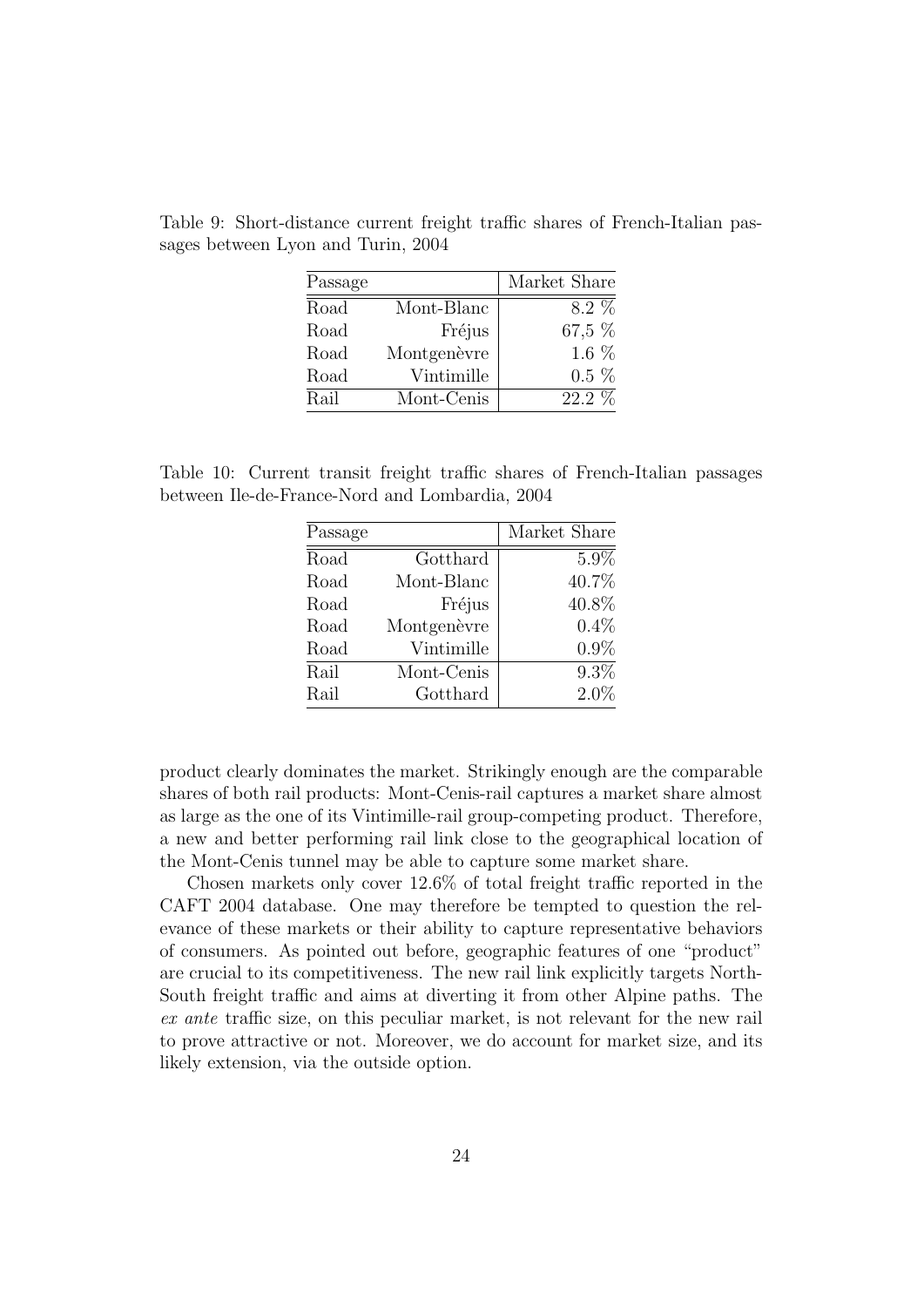<span id="page-30-2"></span>

| Passage |             | Market Share |
|---------|-------------|--------------|
| Road    | Fréjus      | $0.90\%$     |
| Road    | Montgenèvre | $0.04\%$     |
| Road    | Vintimille  | 98.56 %      |
| Rail    | Mont-Cenis  | $0.24\%$     |
| Rail    | Vintimille  | $0.26\%$     |

Table 11: Transit freight traffic shares of French-Italian passages between Spain and Lombardia, 2004

# <span id="page-30-1"></span>B Simulation results

<span id="page-30-0"></span>Table 12: Equilibrium outcomes after introduction of the new transalpine rail link

|                                           |                      |       | Short-distance (Lyon-Turin) |         |                          |       |            |  |  |
|-------------------------------------------|----------------------|-------|-----------------------------|---------|--------------------------|-------|------------|--|--|
| Initial share of outside alternative in % |                      |       | 15                          |         | 30                       |       | 45         |  |  |
| Values (in euro) and Change in $%$        |                      | Value | Δ                           | Value   | Δ                        | Value | Δ          |  |  |
|                                           | Mont-Blanc           | 481   | $+12.6\%$                   | 486     | $+2.3\%$                 | 483   | $+1.7%$    |  |  |
| Road prices                               | Fréjus               | 555   | $+13.5\%$                   | 561     | $+14.7\%$                | 556   | $+13.7%$   |  |  |
|                                           | Montgenèvre          | 239   | $-37.6%$                    | 243     | $-36.5%$                 | 241   | $-37.1%$   |  |  |
|                                           | Vintimille           | 398   | $-33.6\%$                   | 403     | $-33.0\%$                | 401   | $-33.2%$   |  |  |
| Rail prices                               | Mont-Cenis           | 343   | $0.0\%$                     | 344     | $+0.3\%$                 | 339   | $-1.2%$    |  |  |
|                                           | New Transalpine Link | 434   | -                           | 460     | -                        | 462   |            |  |  |
|                                           | Mont-Blanc           | 7.1   | $-4.0\%$                    | 5.8     | $0.0\%$                  | 4.8   | $+6.6%$    |  |  |
| Road market shares in %                   | Fréjus               | 32.0  | $-44.6\%$                   | 26.8    | $-43.2\%$                | 22.4  | $-40.0\%$  |  |  |
|                                           | Montgenèvre          | 5.8   | $+346.0\%$                  | 4.5     | $+310.0\%$               | 3.8   | $+322.0\%$ |  |  |
|                                           | Vintimille           | 3.5   | $+600.0\%$                  | $2.7\,$ | $+575.0\%$               | 2.3   | $+666.0\%$ |  |  |
| Rail market shares in %                   | Mont-Cenis           | 10.2  | $-45.7\%$                   | 7.5     | $-51.6\%$                | 5.1   | $-58.2%$   |  |  |
|                                           | New Transalpine Link | 27.6  | -                           | 25.1    | $\overline{\phantom{a}}$ | 19.6  |            |  |  |
| Market share of outside alternative in %  |                      | 13.8  | $-8.0\%$                    | 27.7    | $-7.6\%$                 | 42.1  | $-6.4%$    |  |  |
| Consumer surplus                          |                      | 313   | $+6.0\%$                    | 181     | $+13.0\%$                | 69.6  | $+60.0\%$  |  |  |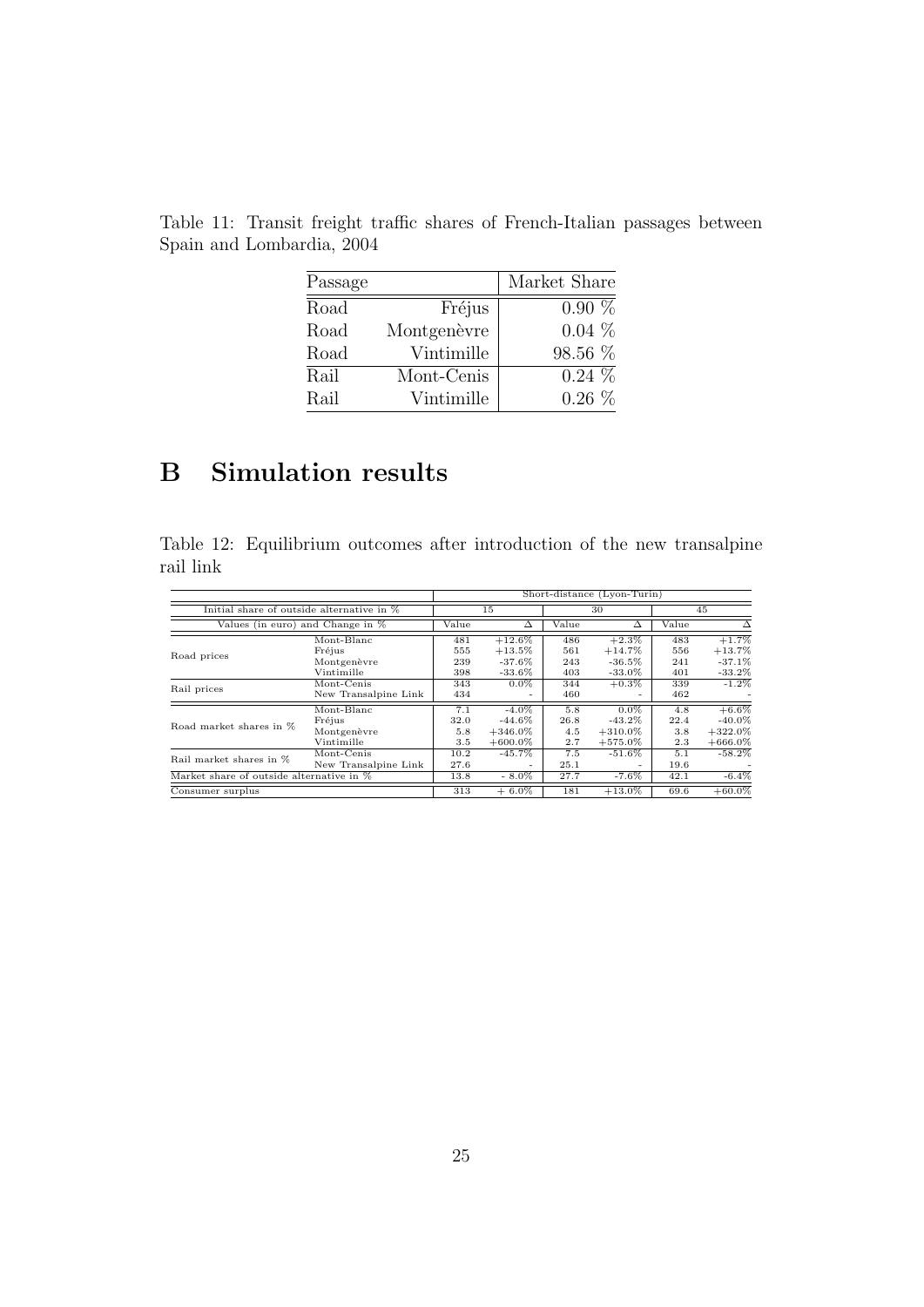|                                           |                      | Transit North-South (Ile-de-France-Lombardia) |                          |       |                      |       |            |
|-------------------------------------------|----------------------|-----------------------------------------------|--------------------------|-------|----------------------|-------|------------|
| Initial share of outside alternative in % |                      | 15                                            |                          | 30    |                      | 45    |            |
| Values (in euro) and Change in $%$        |                      | Value                                         | $\Delta$                 | Value | $\overline{\Delta}$  | Value | Δ          |
|                                           | Mont-Blanc           | 1097                                          | $+4.0\%$                 | 1101  | $+4.2\%$             | 1095  | $+3.7\%$   |
|                                           | Fréjus               | 1121                                          | $+2.5%$                  | 1125  | $+3.0\%$             | 1118  | $+2.3\%$   |
| Road prices                               | Montgenèvre          | 704                                           | $-37.0\%$                | 709   | $-36.3\%$            | 713   | $-36.0\%$  |
|                                           | Vintimille           | 843                                           | $-43.5\%$                | 847   | $-43.3\%$            | 849   | $-43.1\%$  |
|                                           | Gotthard             | 754                                           | $-30.5\%$                | 757   | $-30.2\%$            | 757   | $-30.2\%$  |
| Rail prices                               | Mont-Cenis           | 916                                           | $-0.4\%$                 | 916   | $-0.4\%$             | 917   | $-0.3\%$   |
|                                           | Gotthard             | 868                                           | $-5.0\%$                 | 872   | $-5.5\%$             | 876   | $-4.0\%$   |
|                                           | New Transalpine Link | 1231                                          | $\overline{\phantom{0}}$ | 1269  |                      | 1294  |            |
| Road market shares in %                   | Mont-Blanc           | 26.6                                          | $-23.0\%$                | 22.2  | $-22.1\%$            | 17.9  | $-20.1\%$  |
|                                           | Fréjus               | 27.7                                          | $-20.0\%$                | 23.1  | $-19.0\%$            | 18.6  | $-17.0\%$  |
|                                           | Montgenèvre          | 1.2                                           | $+200.0\%$               | 1.0   | $+233.0\%$           | 0.7   | $+133.0\%$ |
|                                           | Vintimille           | 4.4                                           | $+450.0\%$               | 3.6   | $+500.0\%$           | 2.7   | $+440.0\%$ |
|                                           | Gotthard             | 11.4                                          | $+128.0\%$               | 9.4   | $+129.0\%$           | 7.3   | $+128.0\%$ |
| Rail market shares in %                   | Mont-Cenis           | 3.1                                           | $-61.2\%$                | 2.4   | $-63.\overline{6\%}$ | 1.8   | $-65.4%$   |
|                                           | Gotthard             | 0.7                                           | $-59.0\%$                | 0.6   | $-57.1\%$            | 0.4   | $-63.6\%$  |
|                                           | New Transalpine Link | 11.2                                          |                          | 9.9   |                      | 8.2   |            |
| Market share of outside alternative in %  |                      | 13.7                                          | $-8.0\%$                 | 27.9  | $-7.0\%$             | 42.3  | $-6.0\%$   |
| Consumer surplus                          |                      | 1649                                          | $+6.0\%$                 | 876   | $+12.3\%$            | 295   | $+55.3%$   |

<span id="page-31-0"></span>Table 13: Equilibrium outcomes after introduction of the new transalpine rail link

<span id="page-31-1"></span>Table 14: Equilibrium outcomes after introduction of the new transalpine rail link

|                                           |                                                  | Transit East-West (Spain-Lombardia) |                                         |                       |                                                    |                        |                                        |
|-------------------------------------------|--------------------------------------------------|-------------------------------------|-----------------------------------------|-----------------------|----------------------------------------------------|------------------------|----------------------------------------|
| Initial share of outside alternative in % |                                                  | 15                                  |                                         | 30                    |                                                    | 45                     |                                        |
| Values (in euro) and Change in %          |                                                  | Value                               | Δ                                       | Value                 | Δ                                                  | Value                  | Δ                                      |
| Road prices                               | Fréjus<br>Montgenèvre                            | 1165<br>893                         | $-39.5%$<br>$-53.2\%$                   | 1159<br>893           | $-40.0\%$<br>$-53.2\%$                             | 1158<br>898            | $-40.0\%$<br>$-53.0\%$                 |
|                                           | Vintimille                                       | 1995                                | $+5.5%$                                 | 1962                  | $+3.7\%$                                           | 1941                   | $+2.6%$                                |
| Rail prices                               | Mont-Cenis<br>Vintimille<br>New Transalpine Link | 1189<br>1173<br>1601                | $-12.0\%$<br>$-13.2\%$                  | 1189<br>1173<br>1598  | $-12.0\%$<br>$-13.2\%$<br>$\overline{\phantom{0}}$ | 1195<br>1179<br>1691   | $-12.7%$<br>$-12.7%$                   |
| Road market shares in %                   | Fréjus<br>Montgenèvre<br>Vintimille              | 13.6<br>1.6<br>62.88                | $+1600.0\%$<br>$+3900.0\%$<br>$-25.0\%$ | 10.4<br>1.2<br>53.2   | $+1633.0\%$<br>$+3900.0\%$<br>$-22.8\%$            | 7.6<br>0.85<br>44.65   | $+1420.0\%$<br>$+4150.0\%$<br>$-17.6%$ |
| Rail market shares in %                   | Mont-Cenis<br>Vintimille<br>New Transalpine Link | 0.01<br>0.01<br>7.0                 | $-95.0\%$<br>$-95.0\%$                  | 0.007<br>0.008<br>6.4 | $-96.5\%$<br>$-96.0\%$<br>-                        | 0.005<br>0.005<br>3.02 | $-95.0\%$<br>$-97.5\%$                 |
| Market share of outside alternative in %  |                                                  | 14.92                               | $-0.5\%$                                | 28.785                | $-0.4\%$                                           | 43.87                  | $-2.5%$                                |
| Consumer surplus                          |                                                  | 1092                                | $0.0\%$                                 | 565                   | $+7.0\%$                                           | 184                    | $+22.6%$                               |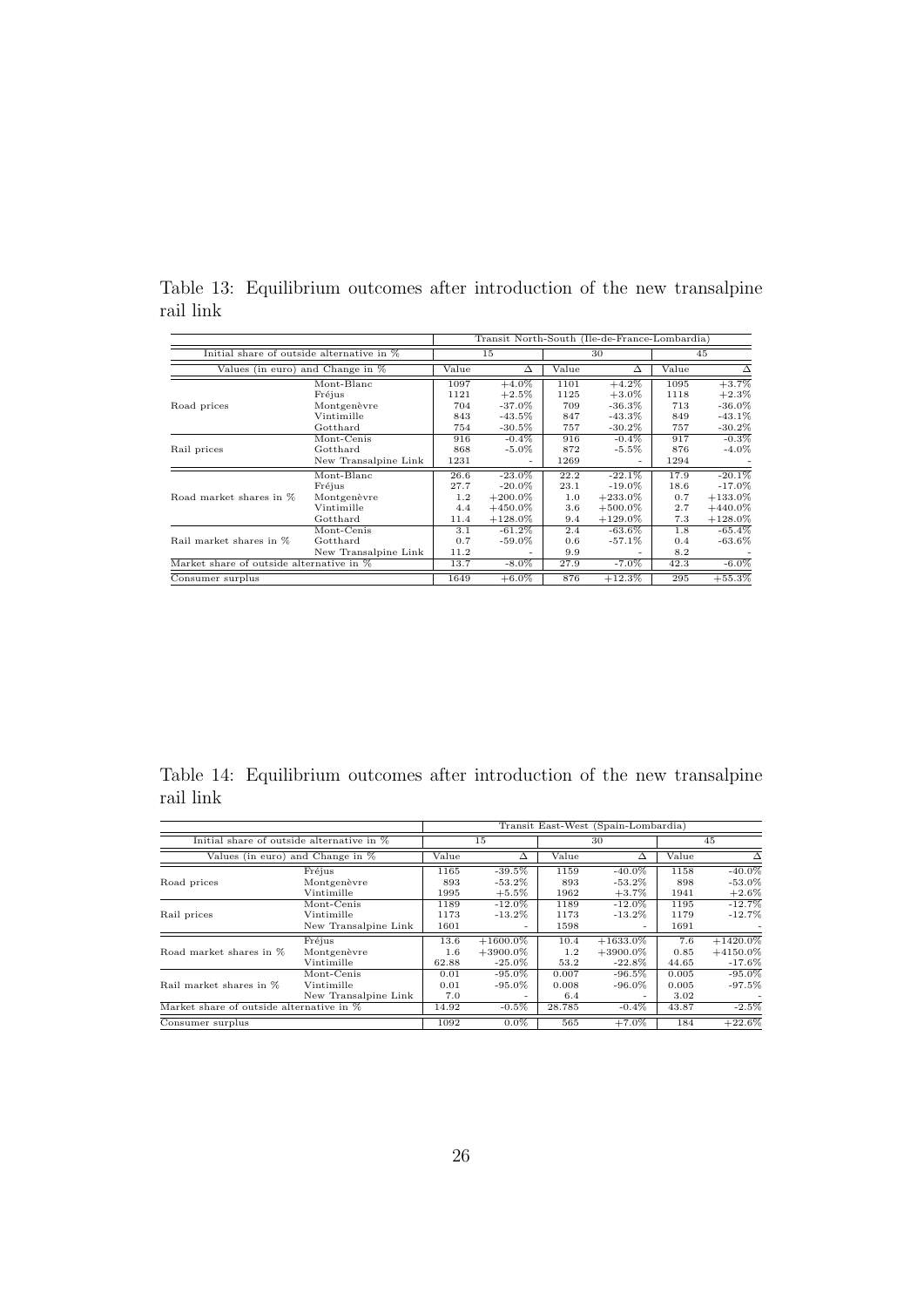<span id="page-32-0"></span>

|                                           |                           | Transit North-South (Ile-de-France-Lombardia) |            |       |           |       |            |
|-------------------------------------------|---------------------------|-----------------------------------------------|------------|-------|-----------|-------|------------|
| Initial share of outside alternative in % |                           | 15                                            |            | 30    |           | 45    |            |
| Values (in euro) and Change in %          |                           | Value                                         | Δ          | Value | Δ         | Value | Δ          |
|                                           | Mont-Blanc                | 1275                                          | $+20.7\%$  | 1278  | $+21.1%$  | 1272  | $+20.5%$   |
|                                           | Fréjus                    | 1297                                          | $+18.7\%$  | 1300  | $+19.0\%$ | 1294  | $+18.4\%$  |
| Road prices                               | Montgenèvre               | 707                                           | $-36.6\%$  | 711   | $-36.2\%$ | 715   | $-35.8%$   |
|                                           | Vintimille                | 853                                           | $-42.9\%$  | 857   | $-42.6\%$ | 858   | $-42.5%$   |
|                                           | Gotthard                  | 783                                           | $-27.8\%$  | 785   | $-27.6\%$ | 782   | $-27.9%$   |
| Rail prices                               | Mont-Cenis                | 916                                           | $-0.4\%$   | 925   | $+0.6\%$  | 931   | $+1.2%$    |
|                                           | Gotthard                  | 682                                           | $-25.3%$   | 688   | $-24.7\%$ | 693   | $-24.1\%$  |
| Road market shares in %                   | Mont-Blanc                | 23.9                                          | $-31.1%$   | 19.5  | $-31.6\%$ | 15.3  | $-31.5%$   |
|                                           | Fréjus                    | 24.9                                          | $-28.1\%$  | 20.4  | $-28.6\%$ | 16.0  | $-28.4\%$  |
|                                           | Montgenèvre               | 1.8                                           | $+331.8%$  | 1.4   | $+317.1%$ | 1.0   | $+296.2\%$ |
|                                           | Vintimille                | 6.4                                           | $+753.6\%$ | 5.1   | $+719.3%$ | 3.8   | $+676.7%$  |
|                                           | $\operatorname{Gotthard}$ | 15.7                                          | 217.1%     | 12.6  | $+209.5%$ | 9.7   | $+201.3%$  |
| Rail market shares in %                   | Mont-Cenis                | 7.9                                           | $-1.0\%$   | 6.3   | $-3.3\%$  | 4.9   | $-5.5%$    |
|                                           | Gotthard                  | 3.2                                           | $+92.6\%$  | 2.6   | $+88.2\%$ | 2.0   | $+82.8\%$  |
| Market share of outside alternative in %  |                           | 16.2                                          | $+8.0\%$   | 32.1  | $+7.0\%$  | 47.3  | $+5.1%$    |
| Consumer surplus                          |                           | 1471                                          | $-5.5%$    | 690   | $-11.5%$  | 103   | $-45.8\%$  |

Table 15: Equilibrium outcomes after an increase in road tunnel fees and a reduction of rail marginal costs

## <span id="page-32-1"></span>C Costs and price approximations

### C.1 Marginal costs - Road

For trucks, marginal costs include costs of infrastructure use, such as road and tunnel fees, and fuel costs. The former are available from infrastructure operators, that is highway and tunnel operators. We take fuel consumption values given by an online route planner.<sup>[27](#page-32-2)</sup> Using the per liter price for truck diesel in June 2004 of 0.87 cents, we compute fuel costs on each passage.

### C.2 Prices - Road

Pricing in truck freight is mainly done according to the type of carried goods, weight and distance. These components obviously leave room for price discrimination that we cannot take into account in this study. We use prices generated by a pricing tool used by a typical road freight carrier and obtained via telephone interviews with road freight companies. For more precise results, a more sophisticated - but less tractable - price behavior, for example non-linear pricing, should be adopted.

<span id="page-32-2"></span><sup>27</sup><http://www.autoroutes.fr>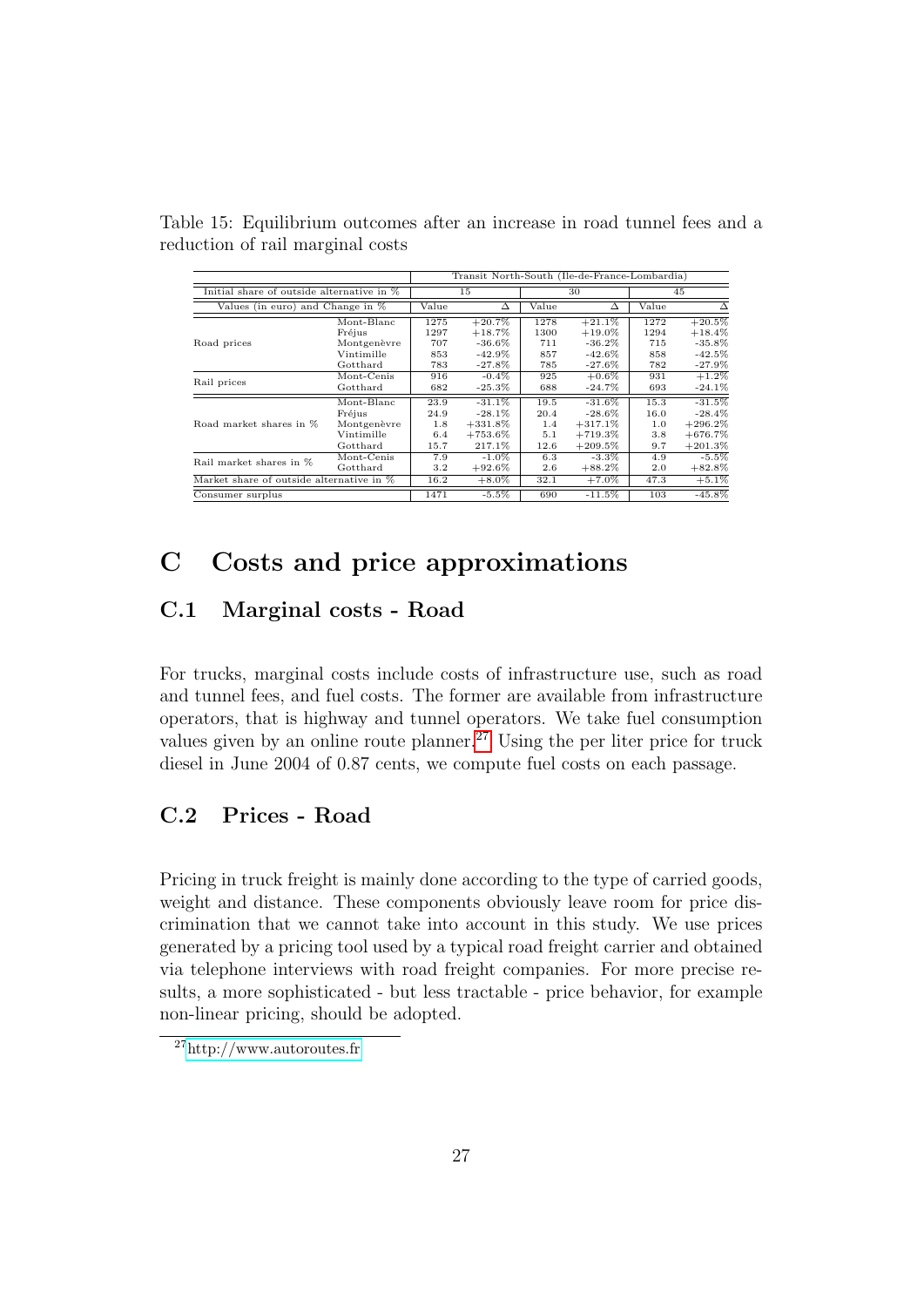### C.3 Marginal Costs - Rail

In rail transport, marginal costs are also given by the costs of infrastructure use and fuel consumption. Data on infrastructure charges can be found either at RFF that manages and operates the French rail network, or, at the European level, at the EICIS Portal.<sup>[28](#page-33-1)</sup> Energy consumption of a standard locomotive pulling a standard train of  $800 \text{ tons}^{29}$  $800 \text{ tons}^{29}$  $800 \text{ tons}^{29}$  is considered here. We also account for the higher energy consumption on tracks that exhibit steeper slopes. As we were not able to extract values on operational costs of freight trains from several interviews with large rail freight companies, we have to use rather hypothetical values here. Again, knowing exact marginal cost values could enhance the quality of our results. Furthermore, there obviously exists a remarkable degree of heterogeneity in train technologies, train sizes and weights that we leave aside in this study for the sake of simplicity and tractability.

#### C.4 Prices - Rail

For rail prices, we take tariffs for a 24t shipment on a standard 4-axle train wagon with a capacity of 60t on the distance of the existing rail link from SNCF's freight tariff scheme.<sup>[30](#page-33-3)</sup> From an interview with a representative of a large European freight carrier we know, however, that actual prices usually lie about 15% below these tariffs, due to the possibility of negotiation, quantity discounts and else.

## <span id="page-33-0"></span>D Simulation of the entry of a new transport link

Once the model is calibrated we can proceed to the simulation of the entry of a new alternative. Since we know the new alternative's quality characteristics and have previously derived the coefficients of quality components in the quality index we obtain the quality index for the new alternatives and therefore  $V_j$ . Next, we need to recover freight carriers' pricing behavior when a new competitor arrives. We do this using the pricing Equation [9](#page-14-1) and the

<span id="page-33-1"></span> $28$ <http:// www.eicis.com>

<span id="page-33-2"></span><sup>&</sup>lt;sup>29</sup>Christen et al.  $(2004)$ 

<span id="page-33-3"></span><sup>30</sup><http://fret.sncf.com/fr/espclnt/ncc/index.asp>